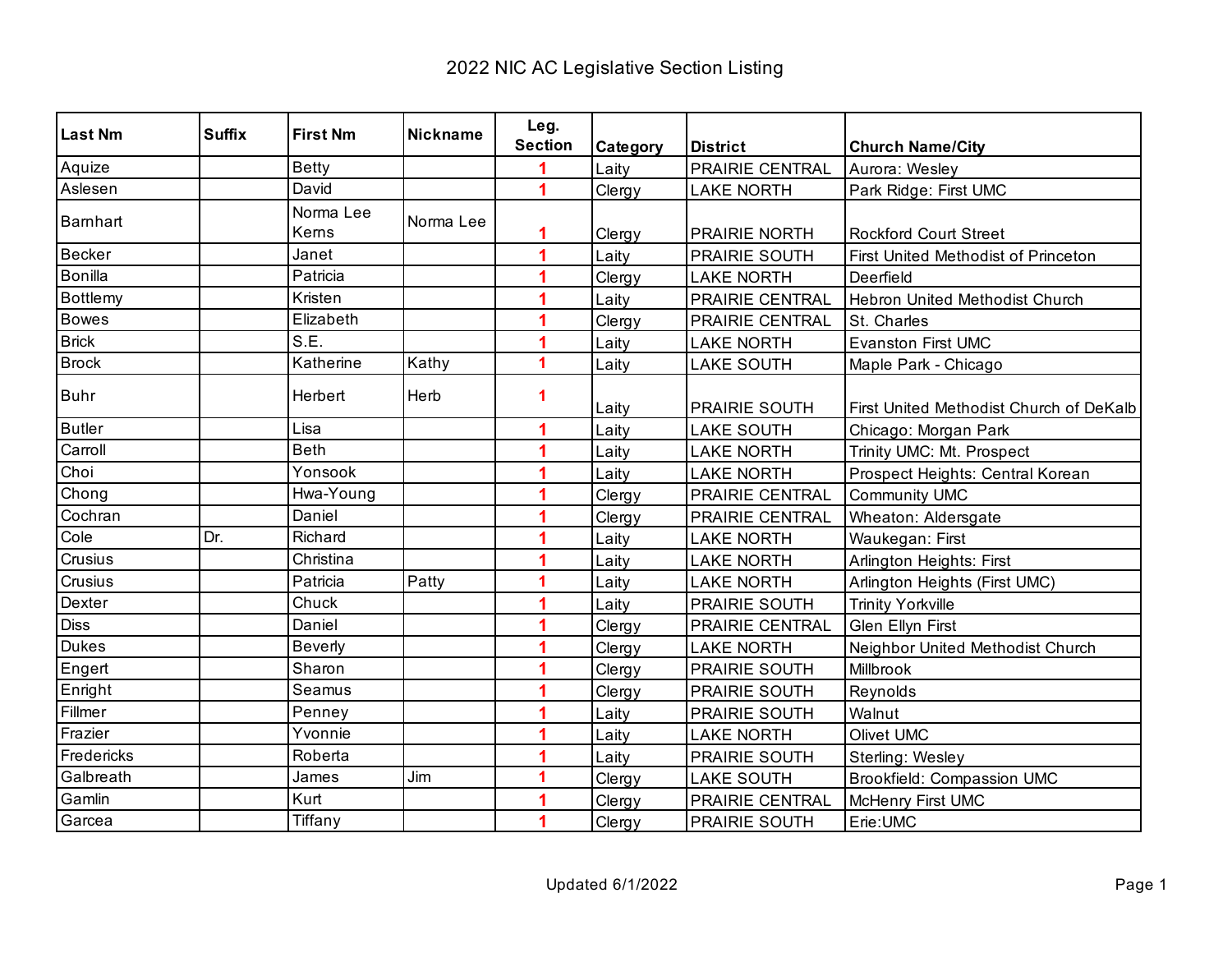| <b>Last Nm</b>        | <b>Suffix</b> | <b>First Nm</b> | <b>Nickname</b> | Leg.           |          |                             |                                                     |
|-----------------------|---------------|-----------------|-----------------|----------------|----------|-----------------------------|-----------------------------------------------------|
|                       |               |                 |                 | <b>Section</b> | Category | <b>District</b>             | <b>Church Name/City</b>                             |
| Garrison              |               | Jim             |                 |                | Laity    | <b>LAKE SOUTH</b>           | New Lenox                                           |
| Gerdes                |               | Heidi           |                 | 1              | Laity    | PRAIRIE SOUTH               | Sycamore                                            |
| Geyer                 |               | Phyllis         |                 | 1              | Laity    | PRAIRIE CENTRAL             | <b>Wheaton: Gary</b>                                |
| Gillespie             |               | Tura            |                 |                | Clergy   | <b>LAKE SOUTH</b>           | Chicago: First UMC at Chicago Temple                |
| González              |               | Rev. Annie      |                 |                | Clergy   | <b>LAKE SOUTH</b>           | Chicago: Union Ave. UMC                             |
| Grage                 |               | Leona A         |                 |                | Laity    | <b>LAKE NORTH</b>           | First Methodist Church of Franklin Park             |
| Graham                |               | Linda           |                 |                | Laity    | <b>LAKE SOUTH</b>           | La Grange First UMC                                 |
| Grandon-Mayer         |               | Fabiola         |                 |                | Clergy   | PRAIRIE CENTRAL             | Prairie North District Superintendent               |
| Groves                |               | George          |                 |                | Laity    | PRAIRIE CENTRAL             | NapervilleL Cummunity                               |
| Hammer                |               | Julia           |                 |                | Laity    | PRAIRIE SOUTH               | Polo                                                |
| Harden                |               | Harlene         |                 |                | Clergy   | PRAIRIE SOUTH               | Sycamore                                            |
| Hayag                 |               | Joy             | Joy             | 1              | Laity    | PRAIRIE NORTH               | Rockord, Christ UMC                                 |
| <b>Hayes Stocking</b> |               | Janet           |                 | 4              | Laity    | PRAIRIE SOUTH               | Rochelle UMC                                        |
| Heelein               |               | Don             |                 | 1              | Laity    | PRAIRIE CENTRAL             | Woodstock                                           |
| <b>Hickok</b>         |               | Michael         |                 |                | Clergy   | PRAIRIE CENTRAL             | Bolingbrook: Crossroads of Faith                    |
| Hoffmann              |               | Charlette       | Char            | 1              | Clergy   | PRAIRIE CENTRAL             | Hebron: Hebron UMC                                  |
| Hopkins               |               | John            |                 |                |          |                             |                                                     |
|                       |               |                 |                 | 1              | Clergy   | Special Appointment NIC UMC |                                                     |
| Hummel                |               | Larry           |                 | 1              | Laity    | PRAIRIE SOUTH               | Dixon: Grace                                        |
| Hyon                  |               | Sophia          |                 | 1              | Clergy   | <b>LAKE SOUTH</b>           | Chicago                                             |
| Ingram                |               | Deborah         | Debby           | 1              | Clergy   | PRAIRIE CENTRAL             | Oswego: Good Shepherd                               |
| Inserra               | <b>Ms</b>     | Catherine       |                 | 1              | Laity    | <b>LAKE NORTH</b>           | Kids Above All                                      |
| Javier                | Jr.           | Aquilino        |                 |                | Laity    | <b>LAKE NORTH</b>           | Cosmopolitan United Church                          |
| Johnson               |               | Claudia         |                 | 1              | Laity    | PRAIRIE NORTH               | Elizabeth: First UMC                                |
| Keate                 |               | Leanne          |                 |                | Clergy   | PRAIRIE SOUTH               | Tampico: Tampico, Harmon: Harmon                    |
| Keaton                |               | Susan           |                 |                | Laity    | PRAIRIE CENTRAL             | Community UMC                                       |
| Kim                   |               | Gahyung         |                 |                | Clergy   | <b>LAKE SOUTH</b>           | First UMC Lockport                                  |
| Kim                   | Rev.          | Thomas          |                 |                | Clergy   |                             | Special Appointment   United Methodist News Service |
| Kingzette             |               | Mae             |                 |                | Laity    | PRAIRIE CENTRAL             | Elmhurst: Faith                                     |
| Klimson               |               | Pauletta        | Polly           | 1              | Clergy   | PRAIRIE SOUTH               | Morrison                                            |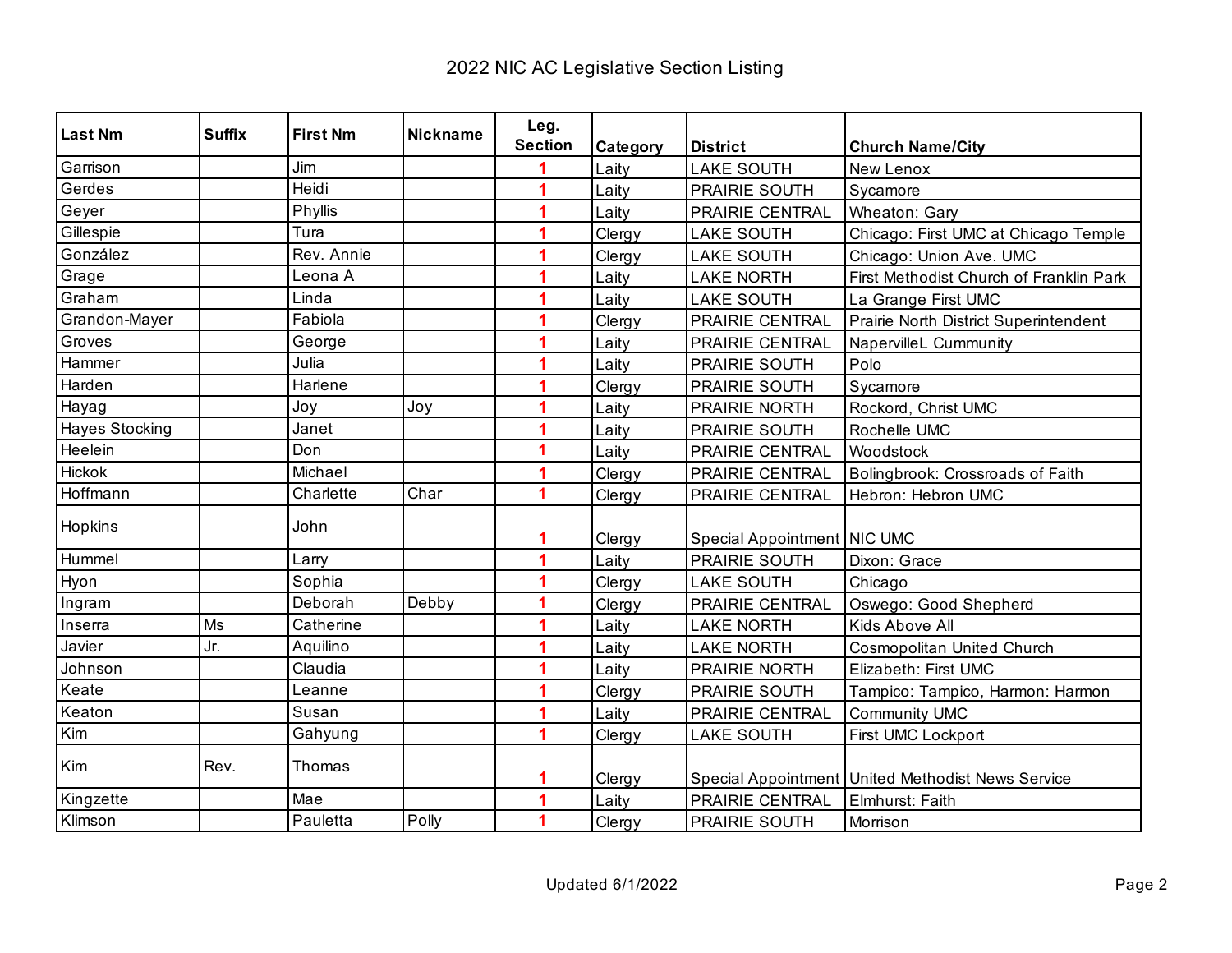| Last Nm     | <b>Suffix</b> | <b>First Nm</b> | <b>Nickname</b> | Leg.           |          |                             |                                       |
|-------------|---------------|-----------------|-----------------|----------------|----------|-----------------------------|---------------------------------------|
|             |               |                 |                 | <b>Section</b> | Category | <b>District</b>             | <b>Church Name/City</b>               |
| Krings      |               | Matthew         |                 |                | Clergy   | <b>LAKE NORTH</b>           | Chicago                               |
| Lecomte     |               | John            |                 |                |          |                             | First United Methodist Church of      |
|             |               |                 |                 | 1              | Laity    | PRAIRIE NORTH               | Savanna                               |
| Lee         |               | J. Martin       |                 |                |          |                             |                                       |
|             |               |                 |                 | 1              | Clergy   | Special Appointment NIC UMC |                                       |
| Leguizamon  |               | Nancy           | L               | 1              | Laity    | PRAIRIE CENTRAL             | Glen Ellyn: First                     |
| Lill        |               | <b>Bonnie</b>   |                 |                | Laity    | <b>LAKE NORTH</b>           | Libertyville                          |
| Lundgren    |               | Martha          |                 | 1              | Laity    | <b>LAKE NORTH</b>           | <b>Berry UMC</b>                      |
| Maloney     |               | Jean            |                 | 1              | Laity    | <b>LAKE NORTH</b>           | Euclid Avenue UMC                     |
| Mason       |               | Anne            | Anne            | 1              | Laity    | <b>LAKE NORTH</b>           | Wilmette: Trinity UMC                 |
| Mason       |               | Mark            |                 |                | Laity    | <b>LAKE NORTH</b>           | Libertyville                          |
| Mcclellan   |               | Allen           |                 | 1              | Laity    | <b>LAKE NORTH</b>           | Trinity Mt. Prospect                  |
| Mcclellan   |               | Joel            |                 | 1              | Clergy   | <b>PRAIRIE SOUTH</b>        | Coleta and Milledgeville              |
| Mcgregor    |               | Craig           |                 | 1              | Laity    | PRAIRIE CENTRAL             | Oswego: Good Shepherd                 |
| Meyers      |               | Melissa         |                 | 1              | Clergy   | <b>PRAIRIE NORTH</b>        | Freeport: Faith UMC                   |
| Mikels      |               | Lynn            |                 | 1              | Clergy   | <b>LAKE NORTH</b>           | Arlington Heights: First              |
| Miller      |               | Cortney         |                 |                | Laity    | PRAIRIE NORTH               | German Valley                         |
| Miller      | Pastor        | James           |                 |                | Laity    | PRAIRIE SOUTH               | East Jordan church Sterling           |
| <b>Mink</b> |               | Steven          |                 | 1              | Laity    | PRAIRIE CENTRAL             | Elgin: Journey of Hope                |
| Molina      |               | Shalamar        |                 |                |          |                             | Melrose Park: Red Door (Little White) |
|             |               |                 |                 | 1              | Clergy   | <b>LAKE NORTH</b>           | <b>NFC</b>                            |
| Molina      |               | Auderine        |                 |                |          |                             | Chicago: Emanuel United Methodist     |
|             |               |                 |                 | 1              | Clergy   | <b>LAKE NORTH</b>           | Church & Stone Park Mission           |
| Murph-Heath |               | Dameather       |                 | 1              | Clergy   | PRAIRIE CENTRAL             | Our Saviour's                         |
| Murphy      |               | <b>Brenda</b>   |                 | 1              | Laity    | <b>LAKE NORTH</b>           | Des Plaines: First                    |
| Newcomb     |               | Howard          | Doc             | 1              | Clergy   | <b>PRAIRIE NORTH</b>        | Marengo: Marengo                      |
| Nicol       |               | Harry           |                 | 1              | Clergy   | <b>LAKE NORTH</b>           | Lake Bluff: Grace                     |
| Norman      |               | Colleen         |                 | 1              | Clergy   | <b>LAKE SOUTH</b>           | Oak Lawn: First                       |
| Oh          |               | Grace           |                 | 1              | Clergy   | <b>LAKE SOUTH</b>           | Chicago: Englewood-Rust               |
| Park        |               | Joy             |                 |                | Laity    | <b>LAKE NORTH</b>           | First Korean United Methodist Church  |
| Pendergrass |               | Nancy           |                 | 1              | Laity    | <b>LAKE NORTH</b>           | Evanston: First UMC                   |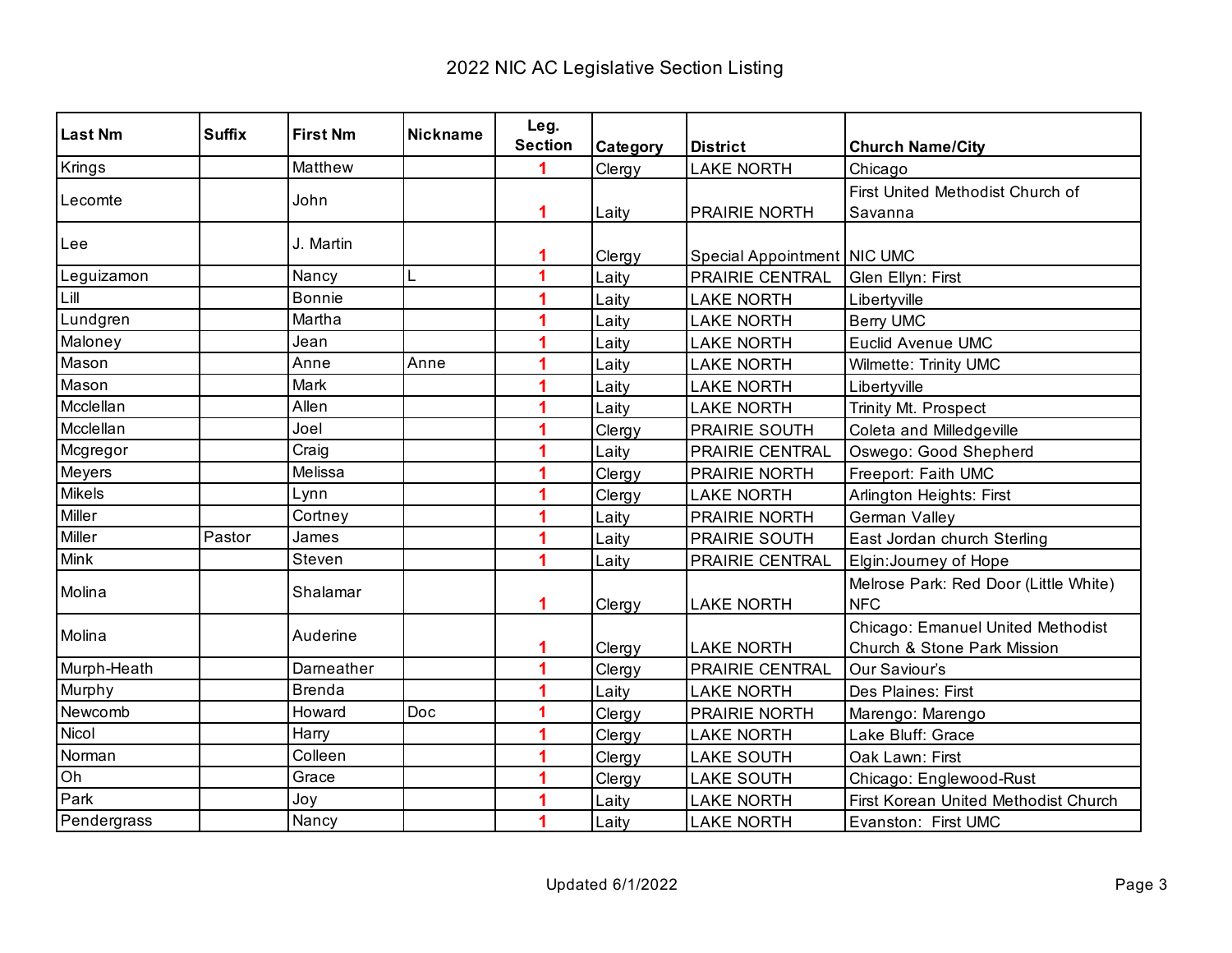| <b>Last Nm</b>       | <b>Suffix</b> | <b>First Nm</b> | <b>Nickname</b> | Leg.           |          |                        |                                      |
|----------------------|---------------|-----------------|-----------------|----------------|----------|------------------------|--------------------------------------|
|                      |               |                 |                 | <b>Section</b> | Category | <b>District</b>        | <b>Church Name/City</b>              |
| Pickett              |               | Leroy           |                 |                | Laity    | <b>LAKE SOUTH</b>      | Downers Grove: First                 |
| Price                |               | Thomas          | Tom             |                | Laity    | PRAIRIE CENTRAL        | Lombard: First                       |
| <b>Pulgar Hughes</b> |               | Shirley         |                 |                | Clergy   | <b>PRAIRIE CENTRAL</b> | Our Redeemer's                       |
| Rainsberger          |               | Keri            |                 | 1              | Clergy   | PRAIRIE NORTH          | Lena UMC                             |
| Rand                 |               | Cerna           |                 |                | Clergy   | <b>LAKE SOUTH</b>      | La Grange: First UMC                 |
| Reimer               | Deaconess Amy |                 |                 |                | Laity    | <b>LAKE NORTH</b>      | Wilmette: Trinity                    |
| Rogula               |               | David           | Dave            | 1              | Clergy   | PRAIRIE SOUTH          | Esmond                               |
| Rogula               |               | David           | <b>DAVE</b>     | 1              | Clergy   | <b>PRAIRIE SOUTH</b>   | <b>Esmond UMC</b>                    |
| Rosellini            |               | Sara            |                 | 1              | Laity    | PRAIRIE CENTRAL        | <b>Barrington Salem</b>              |
| Rossmiller           |               | Pamela          | Pam             | 1              | Clergy   | PRAIRIE NORTH          | <b>Grace United Methodist Church</b> |
| Rossow               |               | Dennis          |                 |                | Laity    | PRAIRIE CENTRAL        | Barrington: Barrington               |
| Rubietta             |               | <b>Rich</b>     |                 |                | Clergy   | <b>LAKE SOUTH</b>      | Park Ridge                           |
| Samson               | Rev.          | Ayla            |                 | 1              | Clergy   | PRAIRIE CENTRAL        | Lombard                              |
| Schwarzwalder        |               | Paula           |                 |                | Laity    | PRAIRIE CENTRAL        | <b>Cornerstone Church</b>            |
| Schweitzer           |               | Connie          |                 |                | Laity    | PRAIRIE CENTRAL        | Journey of Hope: Elgin               |
| Severing             |               | Jarrod          |                 |                | Clergy   | PRAIRIE CENTRAL        | Journey of Hope                      |
| Smith                |               | Matthew         |                 |                | Clergy   | PRAIRIE SOUTH          | Chana/Lighthouse UMC                 |
| Smith                |               | Claudia         |                 |                | Laity    | PRAIRIE CENTRAL        | Aurora: Wesley                       |
| Spooner              |               | Mary            |                 |                | Laity    | <b>LAKE NORTH</b>      | <b>UMC Libertyville</b>              |
| Starr                |               | Kim             |                 |                | Laity    | PRAIRIE CENTRAL        | St. Charles: Baker Memorial          |
| <b>Stauter</b>       |               | H. John         |                 |                | Laity    | <b>LAKE NORTH</b>      | East Jordan                          |
| Stelter              | III           | John            |                 |                | Laity    | PRAIRIE NORTH          | Pecatonica United Methodist Church   |
| <b>Stich</b>         | Mr.           | Scott           |                 | 1              | Laity    | PRAIRIE NORTH          | Lena                                 |
| Sutton               |               | Ryan            |                 |                | Clergy   | PRAIRIE SOUTH          | <b>Princeton First</b>               |
| <b>Talbert</b>       |               | Allyson         |                 |                | Clergy   | <b>LAKE SOUTH</b>      | Chicago: ABLC                        |
| Taylor               |               | Irene           |                 | 1              | Clergy   | PRAIRIE CENTRAL        | Ingleside                            |
| Thompson             |               | Jeremiah        |                 |                | Clergy   | <b>PRAIRIE SOUTH</b>   | Malta                                |
| Thurlwell            |               | <b>Dottie</b>   | <b>Dottie</b>   | 1              | Laity    | PRAIRIE CENTRAL        | McHenry: Mount Hope                  |
| Tichenor             |               | Leona           |                 | 1              | Clergy   | PRAIRIE CENTRAL        | Ingalls Park                         |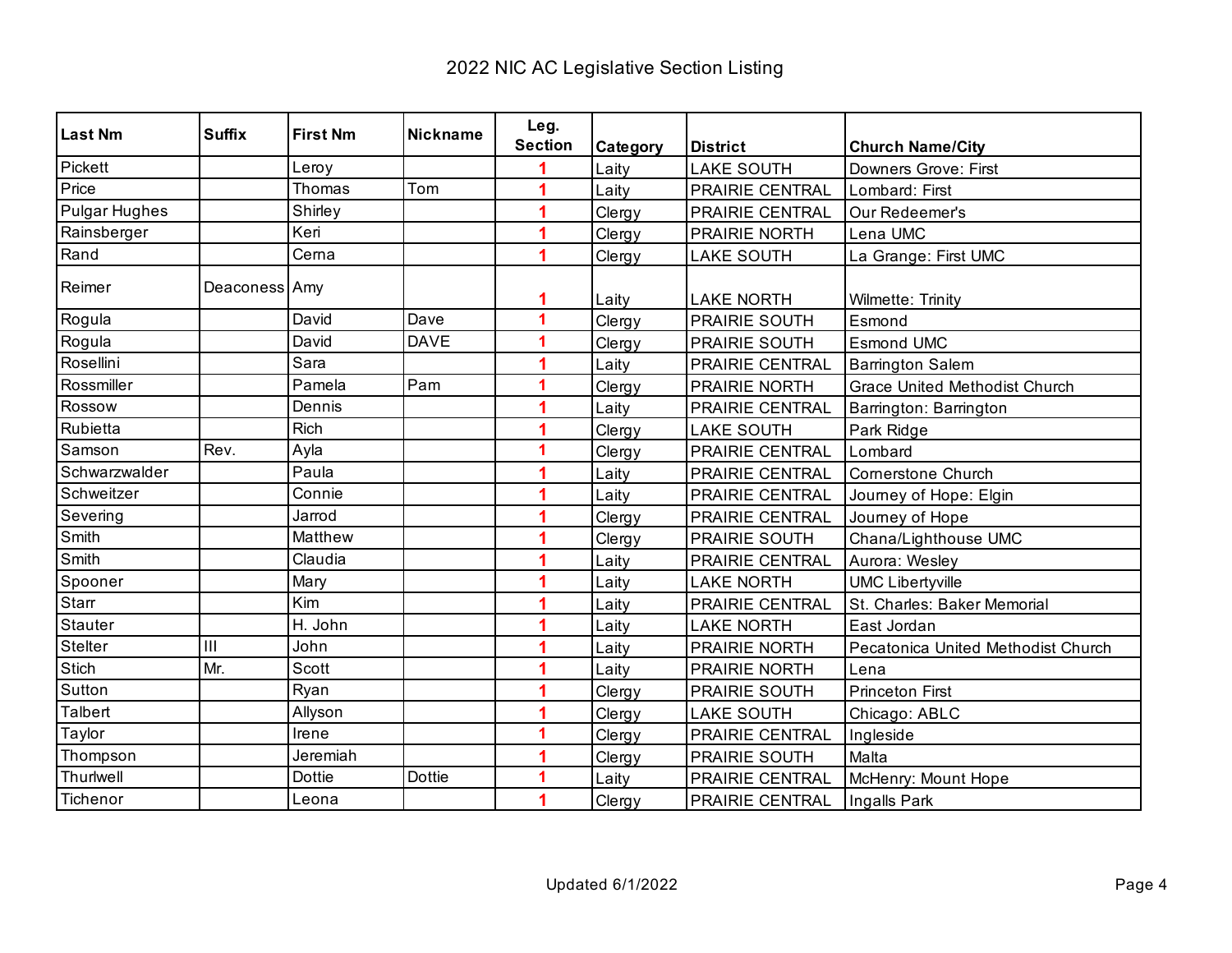| <b>Last Nm</b>            | <b>Suffix</b> | <b>First Nm</b> | <b>Nickname</b> | Leg.                    |          |                                   |                                                 |
|---------------------------|---------------|-----------------|-----------------|-------------------------|----------|-----------------------------------|-------------------------------------------------|
|                           |               |                 |                 | <b>Section</b>          | Category | <b>District</b>                   | <b>Church Name/City</b>                         |
| Van                       |               | Christian       |                 | 1                       | Clergy   |                                   | Special Appointment Pleasant Grove UMC          |
| Walker                    |               | Sheryl          |                 | 1                       | Laity    | PRAIRIE NORTH                     | Herbert: Davis                                  |
| Walters                   |               | Chris           |                 |                         | Clergy   | Special Appointment UM Foundation |                                                 |
| Weber                     |               | Carolyn         |                 | 1                       | Laity    | PRAIRIE CENTRAL                   | Bolingbrook: Friendship                         |
| Wernicke                  |               | Barbara         |                 |                         | Laity    | PRAIRIE CENTRAL                   | Gary United Methodist Church                    |
| West                      |               | William         | Bill            | 1                       | Laity    | PRAIRIE CENTRAL                   | <b>Barrington UMC</b>                           |
| You                       |               | Ilhan           |                 | 1                       | Clergy   | PRAIRIE SOUTH                     | Steward                                         |
| Yun                       |               | Kookjin         |                 | 1                       | Clergy   | Other                             | Hopkins, Korean Evangelical UMC of<br>Minnesota |
| Zajac                     |               | Mary            |                 | 1                       | Clergy   | PRAIRIE CENTRAL                   | <b>Baker Memorial UMC</b>                       |
| Zaki                      |               | Zaki Labib      |                 | 1                       | Clergy   | PRAIRIE CENTRAL                   | Roselle United Methodist Church                 |
| Abernethy                 |               | John            | Bill            | $\overline{\mathbf{2}}$ | Laity    | PRAIRIE CENTRAL                   | NAPERVILLE                                      |
| Allen                     |               | Jay             |                 | $\overline{\mathbf{2}}$ | Laity    | PRAIRIE SOUTH                     | Triumph: Triumph UMC                            |
| Anderson                  |               | <b>Bruce</b>    |                 | $\overline{\mathbf{2}}$ | Clergy   | PRAIRIE CENTRAL                   | Winfield                                        |
| Anderson                  |               | Danita          |                 | $\overline{2}$          | Clergy   | PRAIRIE CENTRAL                   | Woodridge                                       |
| Anderson                  |               | Rosalynn        |                 | $\overline{\mathbf{2}}$ | Laity    | <b>LAKE SOUTH</b>                 | Englewood Rust U.M. Church                      |
| <b>Barnett</b>            |               | Barry           |                 | $\overline{2}$          | Laity    | <b>LAKE SOUTH</b>                 | FAITH UMC ORLAND PARK                           |
| <b>Bibbs</b>              |               | <b>Barbara</b>  |                 | $\overline{2}$          | Laity    | PRAIRIE NORTH                     | Bethany of Fox Valley UMC                       |
| Biel                      | Sr.           | Timothy         | Tim             | $\overline{2}$          | Clergy   | <b>LAKE SOUTH</b>                 | Alsip: Christ                                   |
| Birkhahn-<br>Rommelfanger |               | Rachel          |                 | $\mathbf 2$             | Clergy   | <b>LAKE SOUTH</b>                 | Chicago                                         |
| Birkhahn-<br>Rommelfanger |               | Betty Jo        | <b>B.J.</b>     | 2                       | Clergy   | <b>LAKE NORTH</b>                 | Retired: Evanston, FUMC                         |
| <b>Black</b>              |               | Don             |                 | $\overline{\mathbf{2}}$ | Laity    | PRAIRIE NORTH                     | Rockford, Christ UMC                            |
| <b>Bronkema</b>           |               | Roger           |                 | $\overline{\mathbf{2}}$ | Clergy   | PRAIRIE NORTH                     | Warren/Elizabeth                                |
| Campañano                 |               | Juancho         |                 | $\overline{2}$          | Clergy   | <b>LAKE SOUTH</b>                 | <b>Western Springs:First</b>                    |
| Campbell                  |               | Robert          | <b>Bob</b>      | $\overline{2}$          | Clergy   |                                   | Special Appointment   Park Ridge: First UMC     |
| Carter                    |               | Thomas          | Tom             | $\overline{2}$          | Laity    |                                   | <b>PRAIRIE CENTRAL</b> Aurora: Flowing Forth    |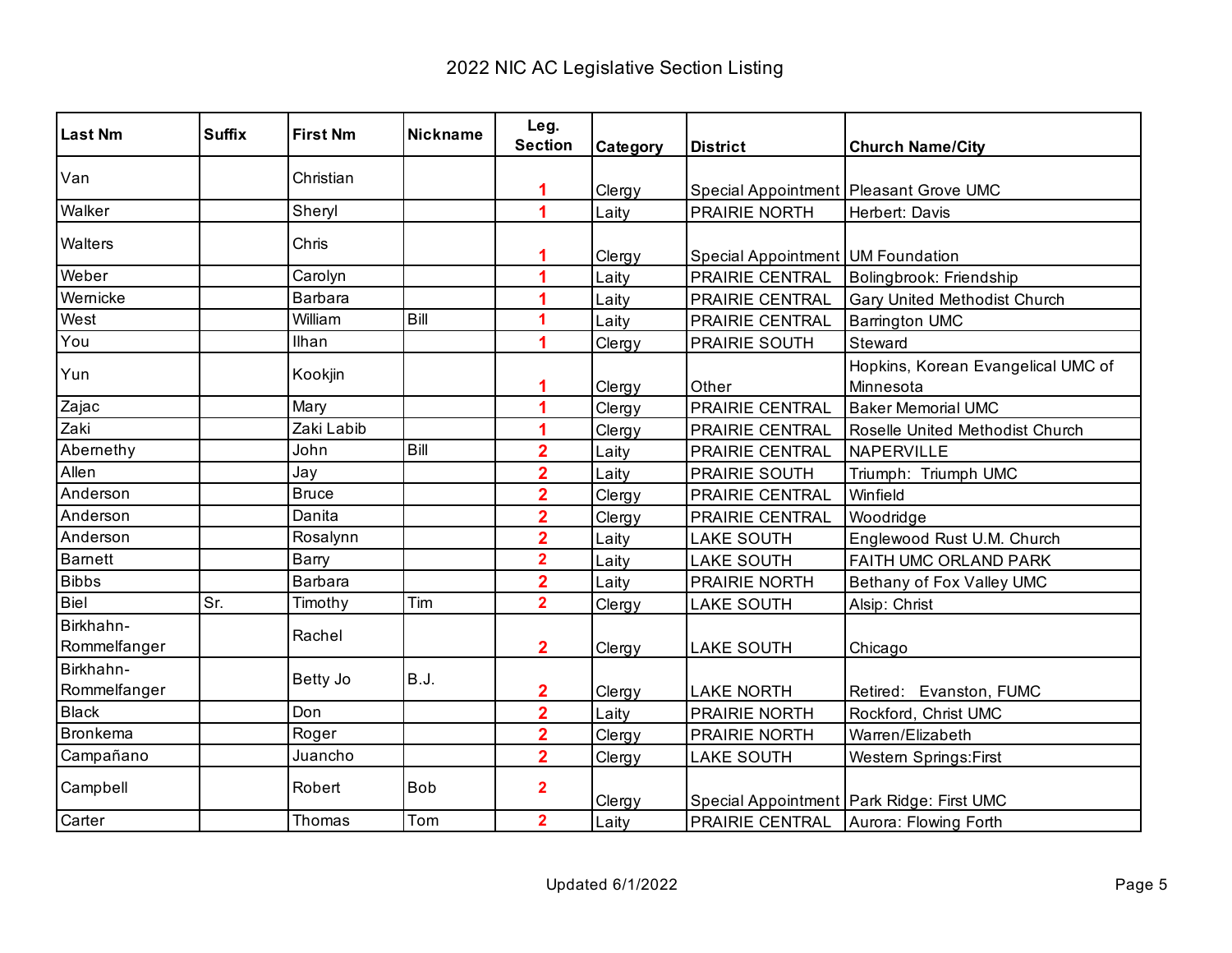| <b>Last Nm</b>          | <b>Suffix</b> | <b>First Nm</b> | <b>Nickname</b> | Leg.                             |          |                                                        |                                     |
|-------------------------|---------------|-----------------|-----------------|----------------------------------|----------|--------------------------------------------------------|-------------------------------------|
|                         |               |                 |                 | <b>Section</b>                   | Category | <b>District</b>                                        | <b>Church Name/City</b>             |
| Carter                  |               | Mildred         |                 | $\overline{\mathbf{2}}$          | Laity    | <b>LAKE NORTH</b>                                      | <b>Sherman Evanston</b>             |
| Chemich                 |               | Hope            |                 | $\overline{2}$                   | Clergy   | <b>LAKE NORTH</b>                                      | Chicago                             |
| Christopherson          |               | Arlene          |                 |                                  |          |                                                        |                                     |
| Coon                    |               | Christian       |                 | 2<br>$\overline{2}$              | Clergy   | Special Appointment   Bensenville<br><b>LAKE NORTH</b> |                                     |
| Crail                   |               | Jonathan        |                 | $\overline{2}$                   | Clergy   |                                                        | Chicago/River Forest: Urban Village |
|                         |               | Paula           |                 |                                  | Clergy   | PRAIRIE SOUTH                                          | DeKalb: First                       |
| Cripps-Vallejo          |               | Frank J.        | Boomer          | $\overline{2}$<br>$\overline{2}$ | Clergy   | <b>LAKE NORTH</b>                                      | Chicago: Humboldt Park UMC          |
| Crotty                  |               |                 |                 |                                  | Laity    | <b>PRAIRIE CENTRAL</b>                                 | Hope - Joliet                       |
| Cunningham              |               | Jessie          |                 | $\overline{2}$                   | Laity    | PRAIRIE SOUTH                                          | HOMEWOOD:St Andrew                  |
| Curless                 |               | Roger           |                 | $\overline{2}$                   | Laity    | PRAIRIE CENTRAL                                        | Wesley: Aurora                      |
| Davis                   |               | Diana           |                 | $\overline{2}$                   | Laity    | <b>LAKE SOUTH</b>                                      | First Church Chicago Temple         |
| Davis                   |               | Kimberly        |                 | $\overline{2}$                   | Clergy   | <b>LAKE SOUTH</b>                                      | Maple Park                          |
| Day                     |               | Kay             |                 | $\overline{2}$                   | Laity    | PRAIRIE NORTH                                          | <b>Wesley UMC</b>                   |
| Downs                   |               | Carolyn         |                 | $\overline{2}$                   | Laity    | PRAIRIE CENTRAL                                        | Cary                                |
| <b>Eckhardt Harbour</b> |               | Sandra          | Sandy           | $\overline{\mathbf{2}}$          | Clergy   | PRAIRIE NORTH                                          | Rockford: Christ/Ext. Ministry      |
| Esguerra                | Rev.          | Romir           |                 | $\overline{2}$                   | Clergy   | PRAIRIE CENTRAL                                        | Joliet: Grace                       |
| Fletcher                |               | Russell         |                 | $\overline{\mathbf{2}}$          | Laity    | PRAIRIE CENTRAL                                        | Bolingbrook: Crossroads of Faith    |
| Frana                   |               | Linda           |                 | $\overline{\mathbf{2}}$          | Laity    | PRAIRIE SOUTH                                          | Dixon: First                        |
| Friedrich               |               | Laura Dean      |                 | $\overline{\mathbf{2}}$          | Laity    | <b>LAKE NORTH</b>                                      | Chicago Holy Covenant UMC           |
| Galbreath               |               | <b>Beth</b>     |                 | $\overline{2}$                   | Clergy   | <b>LAKE SOUTH</b>                                      | <b>Brookfield Compassion</b>        |
| Gardner                 |               | Natarsha        |                 | $\overline{2}$                   | Clergy   | PRAIRIE NORTH                                          | Freeport: First UMC                 |
| Garrison                |               | <b>Bonnie</b>   |                 | $\overline{2}$                   | Laity    | <b>LAKE SOUTH</b>                                      | <b>New Lenox</b>                    |
| George                  | Jr            | John            |                 | $\overline{2}$                   | Laity    | <b>LAKE SOUTH</b>                                      | First UMC--Lockport                 |
| Greene                  |               | Gary            |                 | $\overline{2}$                   | Laity    | <b>LAKE SOUTH</b>                                      | La Grange: First                    |
| Greicar                 |               | Gary            |                 | $\overline{2}$                   | Laity    | <b>LAKE NORTH</b>                                      | Chicago: Humboldt Park              |
| Hansen                  |               | Peggy           |                 | $\overline{2}$                   | Laity    | PRAIRIE CENTRAL                                        | St. Andrew Carol Stream             |
| Hawking                 |               | CJ              |                 | $\overline{\mathbf{2}}$          | Clergy   | <b>LAKE NORTH</b>                                      | Euclid Oak Park                     |
| Hawkinson               |               | Gary            |                 | $\overline{2}$                   | Laity    | PRAIRIE NORTH                                          | Cedarville/Red Oak                  |
| Hilton                  |               | David           |                 | $\overline{2}$                   | Laity    | PRAIRIE NORTH                                          | <b>PECATONICA</b>                   |
| Himel                   |               | Scott           |                 | $\overline{2}$                   | Clergy   | <b>LAKE NORTH</b>                                      | Glencoe: North Shore UMC            |
| Hinz                    |               | Roland          | Jack            | $\overline{2}$                   | Laity    | <b>LAKE NORTH</b>                                      | <b>First United Methodist</b>       |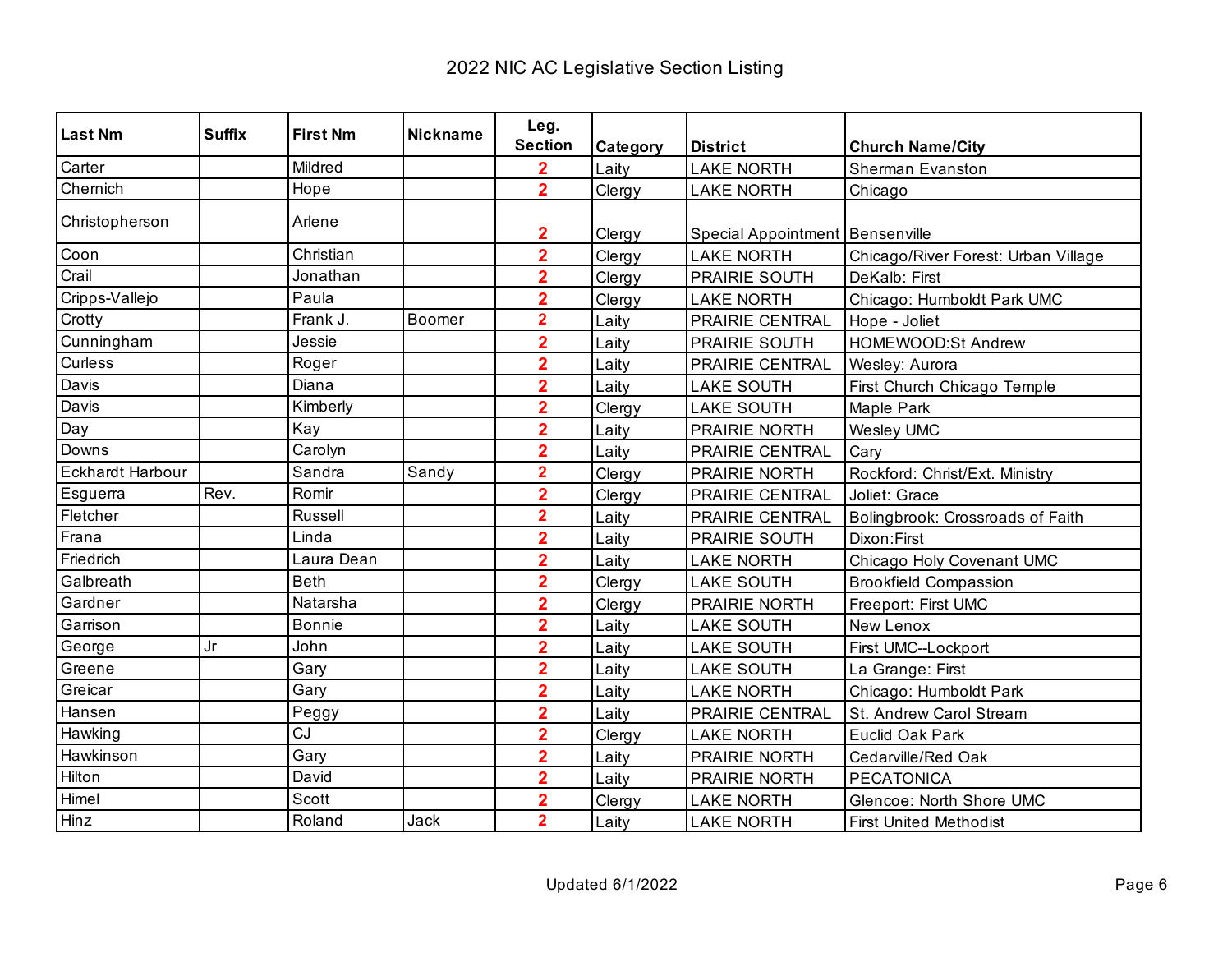| <b>Last Nm</b>  | <b>Suffix</b> | <b>First Nm</b> | <b>Nickname</b> | Leg.                    |          |                      |                                    |
|-----------------|---------------|-----------------|-----------------|-------------------------|----------|----------------------|------------------------------------|
|                 |               |                 |                 | <b>Section</b>          | Category | <b>District</b>      | <b>Church Name/City</b>            |
| Hong            |               | Sarah           |                 |                         |          |                      | Minooka, Minooka United Methodist  |
|                 |               |                 |                 | $\overline{\mathbf{2}}$ | Clergy   | <b>PRAIRIE SOUTH</b> | Church                             |
| Hood            | Rev           | Melissa         |                 | $\overline{2}$          | Clergy   | PRAIRIE CENTRAL      | Elgin:Cornerstone                  |
| Hudson          |               | Gwendolyn       | Gwen            | $\overline{2}$          | Laity    | <b>LAKE SOUTH</b>    | St. Mark                           |
| Isaac           |               | <b>Brittany</b> |                 | $\overline{2}$          | Clergy   | <b>LAKE NORTH</b>    | Lake North District Superintendent |
| Jacques         |               | Susan           |                 | $\overline{2}$          | Clergy   | PRAIRIE CENTRAL      | Downers Grove, First UMC           |
| Jang            |               | Sejoon          |                 | $\overline{2}$          | Clergy   | PRAIRIE SOUTH        | Hinkley: First                     |
| Jarkloh, Jr.    | Jr.           | <b>G</b> Morris | G               | $\overline{2}$          | Clergy   | <b>LAKE NORTH</b>    | Chicago: West Ridge                |
| Javore          |               | Barbara         |                 | $\overline{2}$          | Clergy   | <b>LAKE NORTH</b>    | Glencoe: North Shore               |
| Jayapalan       |               | Jay             |                 | $\overline{\mathbf{2}}$ | Laity    | <b>LAKE NORTH</b>    | Kingswood/Buffalo Grove            |
| Jones           |               | <b>Bernita</b>  |                 | $\overline{\mathbf{2}}$ | Laity    | PRAIRIE SOUTH        | Chana: Chana UMC                   |
| Kanhai          |               | Nadia           |                 | $\overline{\mathbf{2}}$ | Laity    | PRAIRIE CENTRAL      | Naperville: Grace                  |
| Kessell         | Mrs.          | Robin           |                 | $\overline{2}$          | Laity    | PRAIRIE CENTRAL      | Antioch                            |
| Knight          |               | Lisa            |                 | $\overline{2}$          | Laity    | PRAIRIE CENTRAL      | Wauconda: Federated                |
| Kruse-Safford   |               | Lisa            |                 | $\overline{2}$          | Clergy   | PRAIRIE CENTRAL      | Crystal Lake: First                |
| Langdon         |               | Dennis          |                 | $\overline{2}$          | Clergy   | <b>LAKE SOUTH</b>    | Chicago: Morgan Park/Trinity       |
| Larsen          |               | Kristen         |                 | $\overline{2}$          | Clergy   | <b>LAKE SOUTH</b>    | Crete UMC                          |
| Lightsey        |               | Pamela          |                 | $\overline{\mathbf{2}}$ | Clergy   | <b>LAKE NORTH</b>    | Chicago                            |
| Lockhart-Gilroy |               | Annie           |                 | $\overline{\mathbf{2}}$ | Clergy   | <b>LAKE NORTH</b>    | <b>First UMC Evanston</b>          |
| Lundquist       |               | William         | Bill            | $\overline{\mathbf{2}}$ | Laity    | <b>LAKE NORTH</b>    | Deerfield: Christ                  |
| Mcclellan       |               | Scott           |                 | $\overline{2}$          | Clergy   | N/A                  | <b>Retired Elder</b>               |
| Mccoy           |               | Lou Ann         |                 | $\overline{2}$          | Laity    | PRAIRIE SOUTH        | Channahon United Methodists Church |
| Mcdonald        |               | Greta           |                 | $\overline{2}$          | Clergy   | <b>LAKE SOUTH</b>    | Retired                            |
| Mckinney        |               | Mary Gay        | Mary Gay        | $\overline{\mathbf{2}}$ | Clergy   | PRAIRIE CENTRAL      | Earlville UMC                      |
| Meinders        |               | <b>Betty</b>    |                 | $\overline{\mathbf{2}}$ | Laity    | PRAIRIE NORTH        | Marengo                            |
| Mencias         |               | Geraldine       | Gigi            | $\overline{2}$          | Laity    | <b>LAKE NORTH</b>    | Oak Park: St. John's               |
| Merritt         |               | <b>Brenda</b>   |                 | $\overline{\mathbf{2}}$ | Laity    | <b>PRAIRIE NORTH</b> | Genoa                              |
| Miller          |               | Keith           |                 | $\overline{2}$          | Laity    | PRAIRIE CENTRAL      | Elmhurst: Christ                   |
| Moller          |               | Abraham         |                 | $\overline{2}$          | Clergy   | PRAIRIE SOUTH        | Ottawa Evangelical/Leland          |
| Morrow          |               | James           |                 | $\overline{2}$          | Laity    | PRAIRIE CENTRAL      | Joliet: GRACE UMC                  |
| Muilkens        |               | William         | Bill            | $\overline{2}$          | Laity    | PRAIRIE CENTRAL      | Crystal Lake: First                |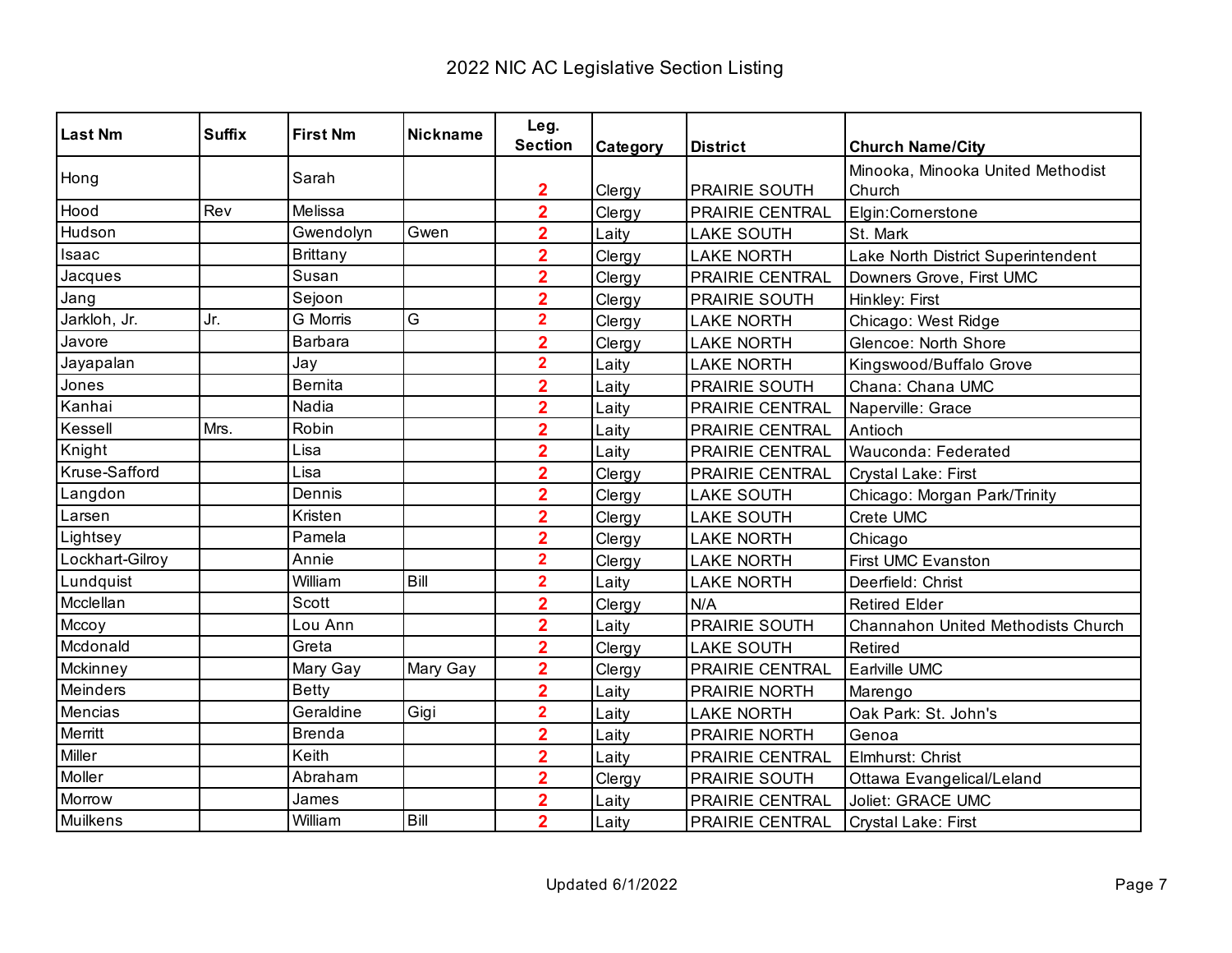| <b>Last Nm</b> | <b>Suffix</b> | <b>First Nm</b> | <b>Nickname</b> | Leg.<br><b>Section</b>  | Category | <b>District</b>        | <b>Church Name/City</b>                            |
|----------------|---------------|-----------------|-----------------|-------------------------|----------|------------------------|----------------------------------------------------|
| Munro          |               | Joe             |                 | $\overline{2}$          | Clergy   | <b>PRAIRIE SOUTH</b>   | Sycamore                                           |
|                |               |                 |                 |                         |          |                        |                                                    |
| Nemeth         |               | Lois            |                 | $\overline{\mathbf{2}}$ | Laity    | <b>LAKE SOUTH</b>      | Olympia Fields United Methodist Church             |
| Nesbit         |               | Caitlyn         |                 | $\overline{\mathbf{2}}$ | Clergy   | <b>LAKE SOUTH</b>      | Orland Park: Faith                                 |
| Nolan          |               | Marilyn         |                 | $\overline{\mathbf{2}}$ | Clergy   | PRAIRIE NORTH          | Lanark United Methodist Church                     |
| Novy           |               | Steven          | Steve           | $\overline{\mathbf{2}}$ | Laity    | PRAIRIE CENTRAL        | Wheaton: Aldersgate                                |
| Oh             |               | Hyo Sun         |                 | $\overline{\mathbf{2}}$ | Clergy   | PRAIRIE CENTRAL        | Roselle UMC                                        |
| Oladipo        |               | Amos            |                 | $\overline{2}$          | Clergy   | <b>LAKE SOUTH</b>      | Park Forest: Grace United Protestant               |
| Panlilio       |               | Noah            | Noah            | 2                       | Clergy   | <b>LAKE NORTH</b>      | St. John's United Methodist Church,<br>Oak Park IL |
| Paradiso       |               | Krista          |                 | $\overline{2}$          | Clergy   | <b>LAKE NORTH</b>      | Northbrook: Northbrook UMC                         |
| Pathak         |               | Vinay           |                 | $\overline{\mathbf{2}}$ | Clergy   | <b>LAKE NORTH</b>      | Chicago: IndoPak                                   |
| Perry          | Mr.           | Michael         | Mike            | $\overline{\mathbf{2}}$ | Laity    | PRAIRIE NORTH          | Rockford: Grace                                    |
| Pierson        |               | Chris           |                 | $\overline{\mathbf{2}}$ | Clergy   | PRAIRIE CENTRAL        | Wheaton: Gary                                      |
| Quillman       | Rev.          | Cherie          |                 | $\overline{\mathbf{2}}$ | Clergy   | PRAIRIE SOUTH          | Cortland                                           |
| Raber          |               | Merlyn          |                 | $\overline{\mathbf{2}}$ | Laity    | PRAIRIE SOUTH          | Morris: First                                      |
| Reyes          |               | Luis Felipe     |                 | $\overline{\mathbf{2}}$ | Clergy   | <b>PRAIRIE CENTRAL</b> | Lombard: First                                     |
| Rhoads         | Rev.          | Ray             |                 | $\overline{2}$          | Clergy   | PRAIRIE CENTRAL        | <b>Court Street UMC</b>                            |
| Rice           |               | Sharon          |                 | $\mathbf{2}$            | Clergy   | <b>PRAIRIE NORTH</b>   | First United Methodist Church Belvidere            |
| <b>Rich</b>    |               | <b>Bonita</b>   |                 | $\overline{2}$          | Laity    | <b>LAKE NORTH</b>      | Northbrook North Northfield                        |
| Richardson     |               | Letitia         |                 | $\overline{\mathbf{2}}$ | Laity    | <b>LAKE SOUTH</b>      | Chicago: Kelly Woodlawn                            |
| Risley         |               | Diane           |                 | $\overline{\mathbf{2}}$ | Laity    | <b>PRAIRIE NORTH</b>   | <b>Court Street UMC</b>                            |
| Roderick       |               | J Paula         |                 | $\overline{\mathbf{2}}$ | Laity    | <b>LAKE NORTH</b>      | Chicago: Broadway                                  |
| Rogers         |               | Derek           |                 | $\overline{\mathbf{2}}$ | Clergy   | PRAIRIE CENTRAL        | Aurora: Flowing Forth                              |
| Roth           |               | Bonny           |                 | $\overline{\mathbf{2}}$ | Clergy   | <b>LAKE NORTH</b>      | Evanston: First                                    |
| Schwirblat     |               | Siegfried       |                 | $\overline{\mathbf{2}}$ | Clergy   | PRAIRIE NORTH          | Orangeville/Afolkey                                |
| Segrest        | Jr.           | Philip          |                 | $\overline{\mathbf{2}}$ | Laity    | <b>LAKE SOUTH</b>      | Downers Grove First United Methodist               |
| Sersen         |               | Karen           |                 | $\overline{2}$          | Clergy   | PRAIRIE CENTRAL        | Fox River Grove                                    |
| Shaulis        |               | Janice          |                 | $\overline{2}$          | Clergy   | PRAIRIE SOUTH          | Franklin Grove                                     |
| <b>Shields</b> | Jr            | Addison         |                 | $\overline{2}$          | Clergy   | <b>LAKE SOUTH</b>      | Harvey                                             |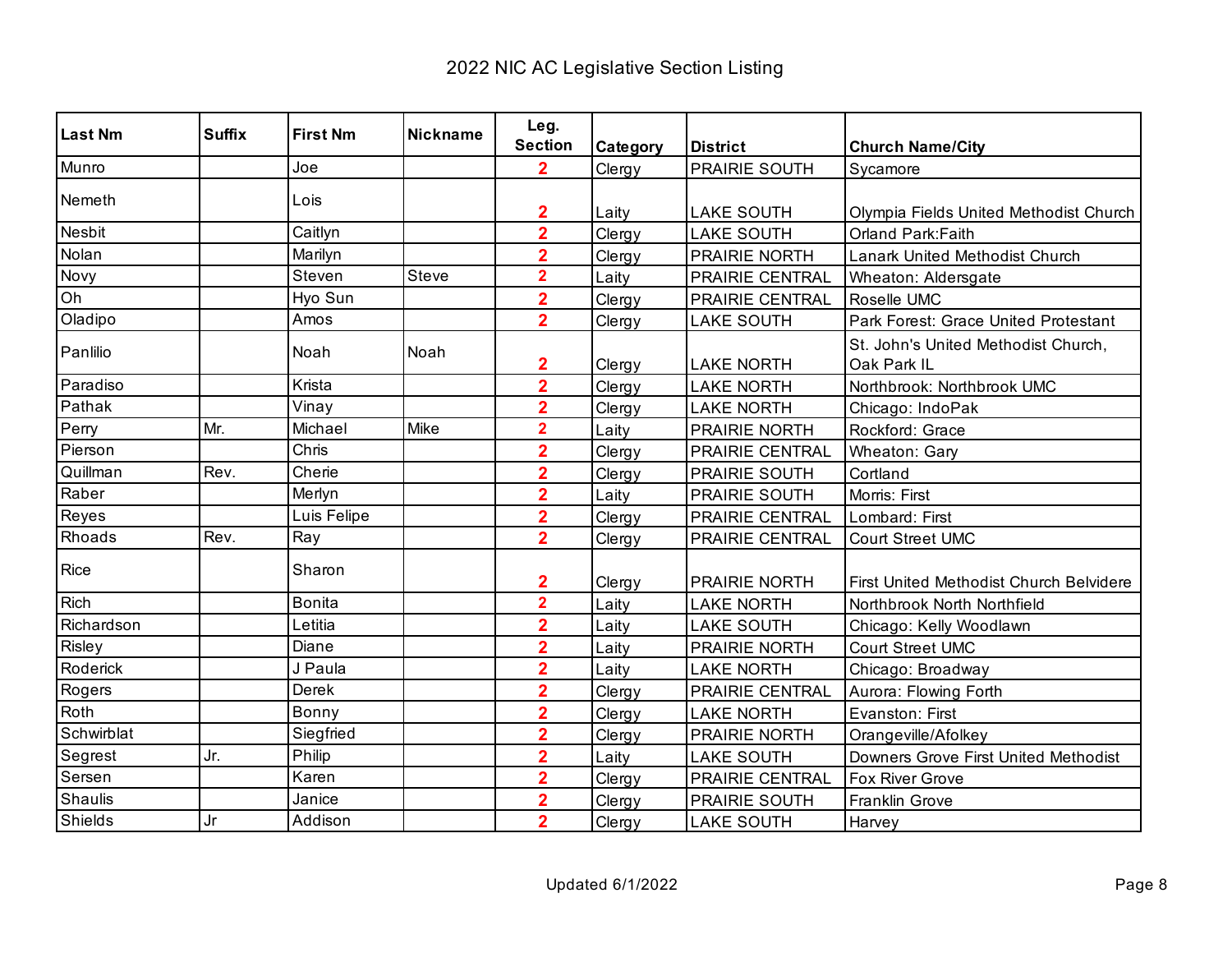| <b>Last Nm</b>  | <b>Suffix</b> | <b>First Nm</b> | <b>Nickname</b> | Leg.                    |          |                        |                                                       |
|-----------------|---------------|-----------------|-----------------|-------------------------|----------|------------------------|-------------------------------------------------------|
|                 |               |                 |                 | <b>Section</b>          | Category | <b>District</b>        | <b>Church Name/City</b>                               |
| Shin            |               | Anna            |                 | $\overline{\mathbf{2}}$ | Clergy   | <b>PRAIRIE CENTRAL</b> | Bolingbrook: Friendship UMC                           |
| Smith           |               | Nancy           |                 | $\overline{2}$          | Laity    | PRAIRIE CENTRAL        | Villa Park: Calvary                                   |
| Smith           | Mrs           | Rita L          |                 | $\overline{2}$          | Laity    | <b>LAKE SOUTH</b>      | Chicago: Resurrection                                 |
| Sweitzer        |               | Nancy           |                 | $\overline{2}$          | Laity    | PRAIRIE SOUTH          | Milledgeville: Milledgeville                          |
| Tabb            |               | Marcus          |                 | $\overline{\mathbf{2}}$ | Clergy   | <b>LAKE SOUTH</b>      | Chicago: South Shore                                  |
| Taylor-Thirus   |               | Francine        |                 | $\overline{\mathbf{2}}$ | Clergy   | <b>LAKE SOUTH</b>      | St. Mark                                              |
| Telomen         |               | Lisa            |                 | $\overline{2}$          | Clergy   | PRAIRIE CENTRAL        | Geneva                                                |
| Voigt           |               | Kathleen        | Katie           | $\overline{\mathbf{2}}$ | Clergy   | <b>PRAIRIE CENTRAL</b> | Antioch: United Methodist Church of<br>Antioch        |
| Ward            |               | Sandy           |                 | $\overline{\mathbf{2}}$ | Laity    | <b>LAKE SOUTH</b>      | <b>Orland Park</b>                                    |
| Warning         | Ms.           | Kristine        |                 | $\overline{\mathbf{2}}$ | Laity    | <b>LAKE SOUTH</b>      | <b>Frankfort United Methodist</b>                     |
| Wheeler         | III           | Peyton          | <b>Buzz</b>     | $\overline{\mathbf{2}}$ | Laity    | PRAIRIE SOUTH          | Sugar Grove UMC                                       |
| Wilkins         | <b>MS</b>     | Marcelle        |                 | $\overline{2}$          | Laity    | <b>LAKE SOUTH</b>      | Chicago Lawn UMC                                      |
| Williams        |               | Elizabeth       | <b>Beth</b>     | $\overline{\mathbf{2}}$ | Laity    | <b>LAKE NORTH</b>      | Arlington Heights: First                              |
| Williams        | Rev. Dr.      | Stephen         |                 | $\overline{\mathbf{2}}$ | Clergy   | PRAIRIE CENTRAL        | <b>Wheaton: Gary Memorial</b>                         |
| Wills           |               | Jackie          |                 | $\overline{\mathbf{2}}$ | Clergy   | PRAIRIE NORTH          | Kingston                                              |
| Wilson          |               | Pamela          | Pam             | $\overline{\mathbf{2}}$ | Laity    | PRAIRIE NORTH          | Rockford: Christ                                      |
| Woo             |               | Min             |                 | $\overline{2}$          | Clergy   | <b>LAKE NORTH</b>      | Northbrook: North Northfield                          |
| Yagen           |               | Peg             |                 | $\overline{2}$          | Laity    | PRAIRIE SOUTH          | Maple Park: Grace                                     |
| Anderson        |               | Sheryl          |                 | 3                       | Laity    | <b>LAKE NORTH</b>      | First United Methodist Church of<br>Arlington Heights |
| Anderson        |               | Cynthia         |                 | 3                       | Clergy   | PRAIRIE CENTRAL        | Batavia                                               |
| <b>Bartlett</b> |               | Jerry           |                 | 3                       | Laity    | <b>PRAIRIE SOUTH</b>   | Coleta                                                |
| Beedy           |               | Diane           |                 | 3                       | Laity    | <b>LAKE SOUTH</b>      | La Grange: First                                      |
| <b>Bohall</b>   |               | Mary            |                 | 3                       | Clergy   | PRAIRIE SOUTH          | Mendota: First                                        |
| <b>Bourke</b>   |               | Thomas          | Tom             | 3                       | Clergy   | PRAIRIE SOUTH          | Sandwich                                              |
| <b>Bross</b>    |               | Jeffry          |                 | 3                       | Clergy   | <b>PRAIRIE NORTH</b>   | Prairie Central District Superintendent               |
| Bunt            |               | Julie           |                 | 3                       | Clergy   | PRAIRIE SOUTH          | Mt. Morris: Disciples UMC                             |
| <b>Butler</b>   |               | Robert          |                 | 3                       | Clergy   | PRAIRIE CENTRAL        | The Center of Itasca                                  |
| Carroll         |               | David           |                 | 3                       | Laity    | <b>LAKE NORTH</b>      | United Church of Rogers Park                          |
| Casey           |               | Timothy         | Tim             | 3                       | Clergy   | <b>LAKE SOUTH</b>      | Lemont                                                |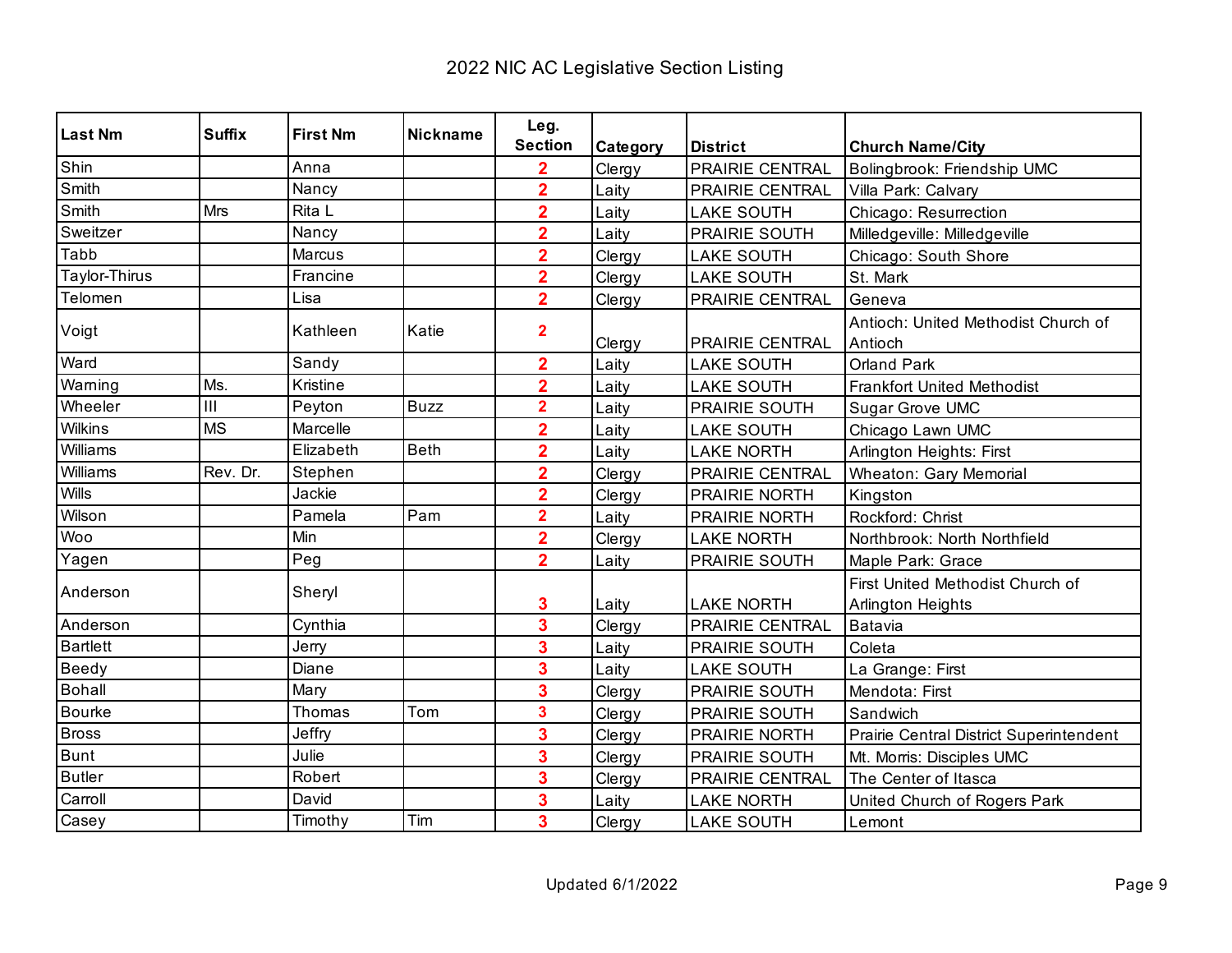| Last Nm     | <b>Suffix</b> | <b>First Nm</b> | Nickname | Leg.                    |          |                        |                                            |
|-------------|---------------|-----------------|----------|-------------------------|----------|------------------------|--------------------------------------------|
|             |               |                 |          | <b>Section</b>          | Category | <b>District</b>        | <b>Church Name/City</b>                    |
| Chapman     |               | Kimberly        | Kim      | 3                       | Clergy   | <b>PRAIRIE NORTH</b>   | Genoa: Faith                               |
| Cho         |               | Jaeeon          | Jake     | 3                       | Clergy   | <b>PRAIRIE SOUTH</b>   | Waterman United Methodist Church           |
| Choi        |               | Eun-Hye         |          | 3                       | Clergy   | <b>LAKE NORTH</b>      | <b>Glenview: Glenview</b>                  |
| Conrad      |               | <b>Rick</b>     |          | 3                       | Laity    | PRAIRIE CENTRAL        | <b>Gary United Methodist</b>               |
| David       | Dr.           | George          |          | 3                       | Clergy   | PRAIRIE CENTRAL        | Cary                                       |
| Davidson    |               | Andrea          |          | 3                       | Clergy   | <b>LAKE SOUTH</b>      | Chicago: Hartzell                          |
| Dickson     |               | Wesley          |          | 3                       | Clergy   | <b>LAKE SOUTH</b>      | New Lenox: UMCNL                           |
| Duback      |               | Linda           |          | 3                       | Laity    | <b>LAKE NORTH</b>      | <b>Glenview: Glenview</b>                  |
| Duffy       |               | Jane            |          | 3                       | Laity    | PRAIRIE CENTRAL        | Elgin: First                               |
| Dunlap-Berg |               | Larry           |          |                         |          |                        | El Calvario del Redentor/Redeemer of       |
|             |               |                 |          | 3                       | Clergy   | <b>LAKE NORTH</b>      | Calvary UMC                                |
| Eddy        |               | Edward          | Eddie    | $\overline{\mathbf{3}}$ | Clergy   | <b>PRAIRIE NORTH</b>   | Freeport:Harmony                           |
| Eden        |               | Carolyn         |          | 3                       | Laity    | PRAIRIE NORTH          | Shannon: Bethel                            |
| Edwards     |               | Clayton         |          | 3                       | Clergy   | <b>LAKE NORTH</b>      | Buffalo Grove: Kingswood UMC               |
| Eesley      |               | Jane            |          | 3                       | Clergy   | PRAIRIE NORTH          | Rockford: Christ                           |
| Elliott     |               | Linda           |          | 3                       | Laity    | <b>PRAIRIE CENTRAL</b> | Ingleside UMC/Joyful Spirit Church         |
| Emery       |               | Erwin           | Moe      | 3                       | Laity    | <b>PRAIRIE NORTH</b>   | Rockford:Beth Eden                         |
| Eubanks     |               | Marylou         |          | 3                       | Clergy   | <b>PRAIRIE SOUTH</b>   | <b>Extension ministry Kindred Hospital</b> |
| Field       |               | Scott           |          | 3                       | Clergy   | PRAIRIE CENTRAL        | Retired                                    |
| Fletcher    |               | Frank           |          | 3                       | Laity    | <b>LAKE NORTH</b>      | Oak Park: Euclid Avenue                    |
| Frey        |               | Carol           |          | 3                       | Laity    | PRAIRIE NORTH          | Mt. Carroll United Methodist Church        |
| Gewin       |               | Jean            | Jeany    | 3                       | Laity    | <b>PRAIRIE SOUTH</b>   | Princeton First United Methodist Church    |
| Good        |               | Steven          |          | 3                       | Clergy   | <b>PRAIRIE CENTRAL</b> | Oswego: Church of the Good Shepherd        |
| Gould       |               | Sandy           |          | 3                       | Laity    | PRAIRIE SOUTH          | Kaneville                                  |
| Gracie      |               | Elizabeth       |          | 3                       | Laity    | <b>LAKE NORTH</b>      | Oak Park: First                            |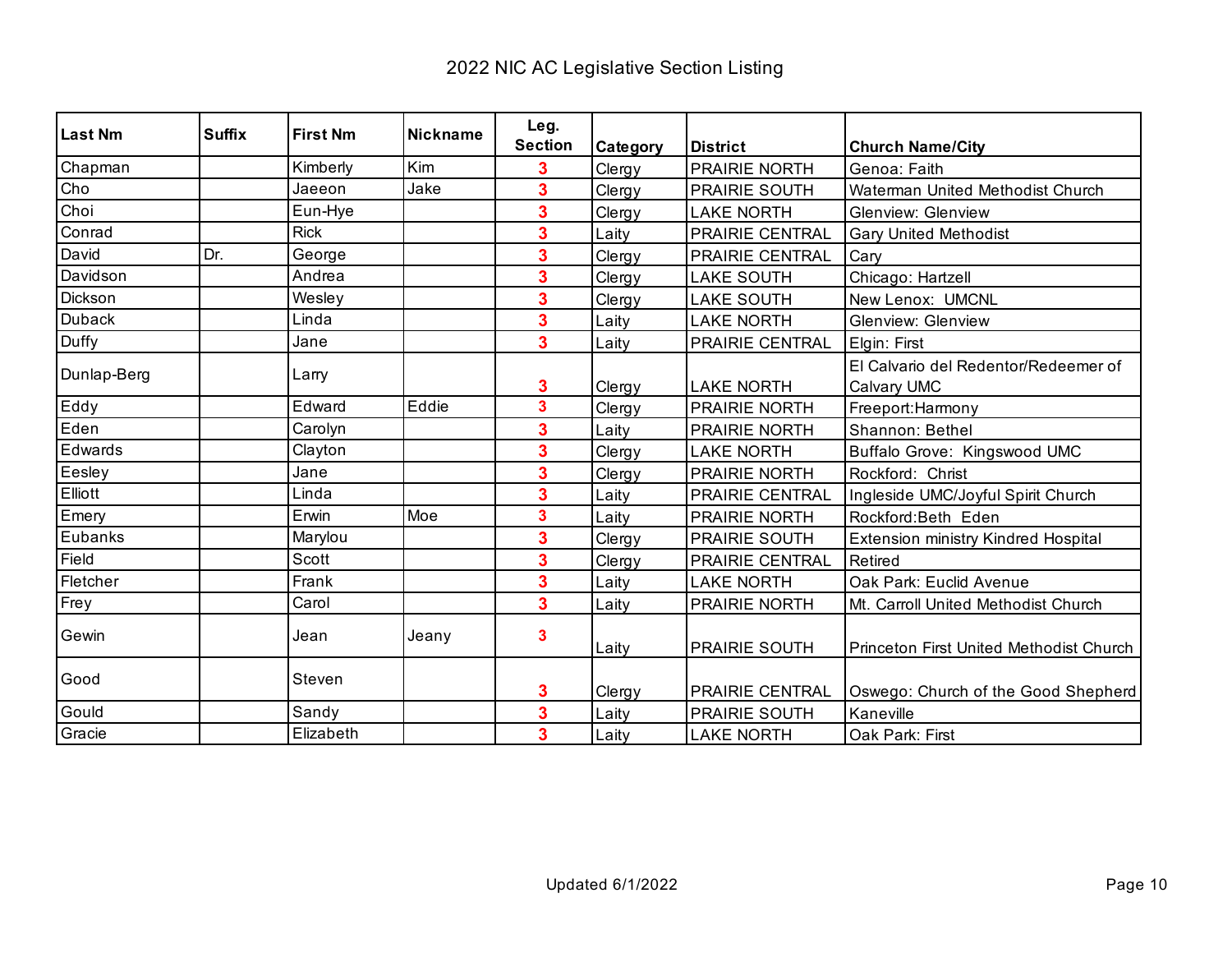| <b>Last Nm</b>     | <b>Suffix</b> | <b>First Nm</b>         | <b>Nickname</b> | Leg.                    |          |                                          |                                                                                                                                                       |
|--------------------|---------------|-------------------------|-----------------|-------------------------|----------|------------------------------------------|-------------------------------------------------------------------------------------------------------------------------------------------------------|
|                    |               |                         |                 | <b>Section</b>          | Category | <b>District</b>                          | <b>Church Name/City</b>                                                                                                                               |
| <b>Grim Hunter</b> |               | Nancy                   |                 | 3                       | Clergy   | <b>Special Appointment   Connection)</b> | Chicago - Chicago State University<br>ABLC / St. John's UMC of Oak Park<br>(Local Church Connection) / Grace UMC<br>of Joliet (Secondary Local Church |
| Haines             | Jr            | Calvin                  | Cal             | $\overline{\mathbf{3}}$ | Clergy   | PRAIRIE SOUTH                            | Morrison: Morrison UMC                                                                                                                                |
| Hammer             |               | Ron                     |                 | 3                       | Laity    | PRAIRIE SOUTH                            | Polo Faith                                                                                                                                            |
| Hargrave           |               | Kent                    |                 | $\overline{\mathbf{3}}$ | Laity    | PRAIRIE SOUTH                            | Erie                                                                                                                                                  |
| Harris             | Mr.           | Darryl D.               |                 | 3                       | Laity    | <b>LAKE SOUTH</b>                        | Chicago: Gorham                                                                                                                                       |
| Hartzell           |               | Linny                   |                 | $\overline{\mathbf{3}}$ | Clergy   | <b>LAKE SOUTH</b>                        | Hope - Joliet                                                                                                                                         |
| Henninger          |               | Gretchen                |                 | $\overline{\mathbf{3}}$ | Laity    | <b>LAKE NORTH</b>                        | Chicago: Grace of Logan Square                                                                                                                        |
| Herrera            |               | Juan Pablo              |                 | $\overline{\mathbf{3}}$ | Clergy   | <b>LAKE NORTH</b>                        | <b>Cosmopolitan United Church</b>                                                                                                                     |
| Himel              |               | Mark                    |                 | 3                       | Clergy   | PRAIRIE CENTRAL                          | Naperville: Grace                                                                                                                                     |
| Hollander          |               | David                   |                 | $\overline{\mathbf{3}}$ | Laity    | PRAIRIE CENTRAL                          | Naperville: Community                                                                                                                                 |
| Hong               |               | Caleb                   |                 | $\overline{\mathbf{3}}$ | Clergy   | <b>LAKE SOUTH</b>                        | Faith UMC of Orland Park                                                                                                                              |
| Horner             |               | Michele                 |                 | $\overline{\mathbf{3}}$ | Laity    | PRAIRIE NORTH                            | <b>Bethel</b>                                                                                                                                         |
| Jayapalan          |               | Elizabeth               |                 | 3                       | Laity    | <b>LAKE NORTH</b>                        | Kingswood                                                                                                                                             |
| Jeon               |               | Juyeon                  |                 | $\overline{\mathbf{3}}$ | Clergy   | PRAIRIE CENTRAL                          | Genoa: Faith                                                                                                                                          |
| Johnson            |               | William                 | Cody            | $\overline{\mathbf{3}}$ | Clergy   | <b>LAKE NORTH</b>                        | Ravenswood Fellowship UMC                                                                                                                             |
| Jungnickel         |               | David                   |                 | $\overline{\mathbf{3}}$ | Clergy   | PRAIRIE SOUTH                            | LaMoille                                                                                                                                              |
| Kaller             |               | David                   |                 | 3                       | Clergy   | <b>LAKE SOUTH</b>                        | Lockport: First                                                                                                                                       |
| Kang               |               | Jin-Hee                 |                 | $\overline{\mathbf{3}}$ | Clergy   | PRAIRIE SOUTH                            | Rock Falls: Rock Falls UMC                                                                                                                            |
| Kehr               |               | Gleeann                 |                 | $\overline{\mathbf{3}}$ | Laity    | <b>LAKE SOUTH</b>                        | Lemont UMC                                                                                                                                            |
| Kim                |               | Hogun                   |                 | $\overline{\mathbf{3}}$ | Clergy   | <b>LAKE SOUTH</b>                        | Flossmoor: South Suburban Korean                                                                                                                      |
| Lartey             |               | Fredrick                |                 | $\overline{\mathbf{3}}$ | Clergy   | <b>LAKE NORTH</b>                        | <b>African Community UMC</b>                                                                                                                          |
| Layng              |               | Susan                   | Sue             | $\overline{\mathbf{3}}$ | Laity    | PRAIRIE NORTH                            | <b>Cherry Valley</b>                                                                                                                                  |
| Lee                |               | Soon Sun                |                 | $\overline{\mathbf{3}}$ | Clergy   | PRAIRIE CENTRAL                          | The Federated Church of Wauconda                                                                                                                      |
| l Lee              |               | Hong-Kien<br>(Jeremiah) |                 | 3                       | Clergy   | PRAIRIE CENTRAL                          | Naperville: Community UMC                                                                                                                             |
| Linderborg         |               | Martha                  |                 | 3                       | Laity    | <b>LAKE SOUTH</b>                        | Oak Lawn: First                                                                                                                                       |
| Locke              |               | Richard                 |                 | $\overline{\mathbf{3}}$ | Laity    | <b>LAKE NORTH</b>                        | <b>EVANSTON</b>                                                                                                                                       |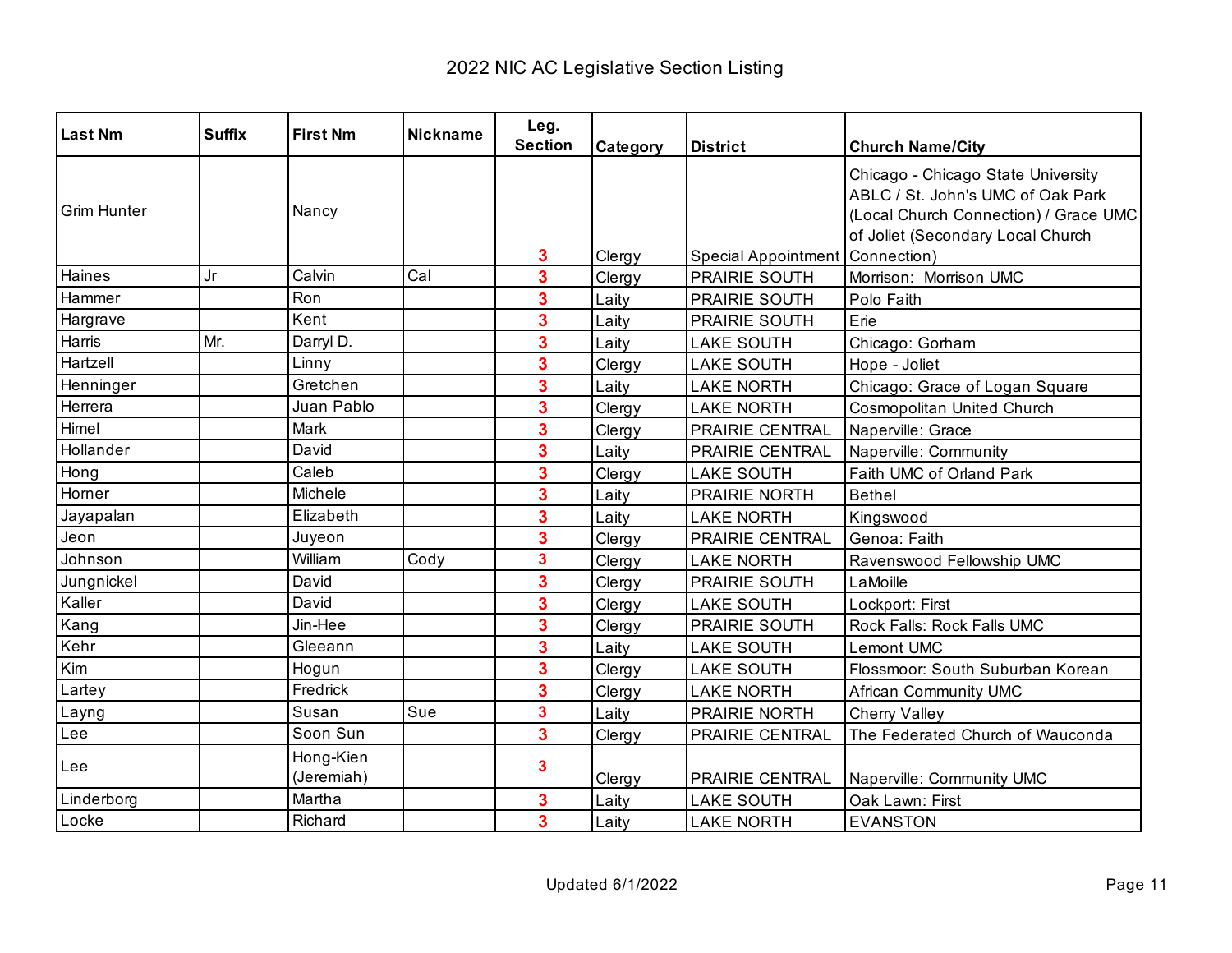| <b>Last Nm</b> | <b>Suffix</b> | <b>First Nm</b> | <b>Nickname</b> | Leg.                    |          |                                       |                                         |
|----------------|---------------|-----------------|-----------------|-------------------------|----------|---------------------------------------|-----------------------------------------|
|                |               |                 |                 | <b>Section</b>          | Category | <b>District</b>                       | <b>Church Name/City</b>                 |
| Loeppert       |               | James           |                 | 3                       | Laity    | Special Appointment Arlington heights |                                         |
| Long Joyce     |               | Lindsey         |                 | 3                       | Clergy   | <b>LAKE NORTH</b>                     | Chicago: United Church of Rogers Park   |
| Loveridge      |               | Danice          |                 | 3                       | Clergy   | PRAIRIE NORTH                         | Cherry Valley UMC                       |
| Lyall          |               | Alka            |                 | 3                       | Clergy   | <b>LAKE NORTH</b>                     | Chicago                                 |
| Mason          |               | Luther          |                 | 3                       | Clergy   | <b>LAKE SOUTH</b>                     | Chicago Greenstone                      |
| Mcartor        |               | Mary Lynn       |                 | 3                       | Laity    | PRAIRIE SOUTH                         | Malta UMC                               |
| Mccoy          |               | Myron           |                 | 3                       | Clergy   | <b>LAKE SOUTH</b>                     | Chicago                                 |
| Melvin         |               | Susan           |                 | 3                       | Laity    | <b>LAKE NORTH</b>                     | Winthrop Harbor: North Prairie          |
| Mencias        |               | Edwin           | Edwin           | 3                       | Laity    | <b>LAKE NORTH</b>                     | Oak Park: St. John's                    |
| Meza           |               | Elsa Noemi      |                 | 3                       | Clergy   | <b>LAKE NORTH</b>                     | Redeemer of Calvary                     |
| <b>Mikels</b>  |               | Michael         |                 | 3                       | Laity    | <b>LAKE NORTH</b>                     | <b>ARLINGTON HEIGHTS</b>                |
| Miller         |               | Thomas          |                 | 3                       | Laity    | PRAIRIE CENTRAL                       | First UMC of West Dundee                |
| Mindrup        |               | Steven          |                 | 3                       | Clergy   | PRAIRIE CENTRAL                       | Retired                                 |
| Moller         |               | Jenny           |                 | 3                       | Clergy   | <b>LAKE NORTH</b>                     | Ottawa Evangelical/Leland               |
| Moore          |               | Philip          |                 | 3                       | Laity    | PRAIRIE CENTRAL                       | Woodstock                               |
| Morrow         |               | <b>DIANE</b>    |                 | 3                       | Laity    | PRAIRIE CENTRAL                       | Joliet: GRACE UMC                       |
| Nanabray       |               | Dr. Audrea      |                 | 3                       | Clergy   | <b>LAKE NORTH</b>                     | Des Plaines: First                      |
| Neace          |               | Kimberly        |                 | 3                       | Clergy   | PRAIRIE CENTRAL                       | <b>Baker Memorial UMC</b>               |
| Nelson         |               | James           | Jim             | 3                       | Laity    | PRAIRIE CENTRAL                       | First United Methodist Crystal Lake, IL |
| Novy           |               | Teresa          |                 | 3                       | Clergy   | <b>LAKE SOUTH</b>                     | Mokena: UMC                             |
| Oglesby        | Jr            | Dennis M        |                 | 3                       | Clergy   | <b>LAKE NORTH</b>                     | Evanston: Sherman                       |
| Oh             |               | Cheoneui        |                 | 3                       | Clergy   | Special Appointment Nolensville       |                                         |
| Park           |               | Sam             | Sam             | $\overline{\mathbf{3}}$ | Clergy   | PRAIRIE CENTRAL                       | Aurora                                  |
| Park           |               | Misook          |                 | 3                       | Clergy   | <b>LAKE SOUTH</b>                     | Sammool                                 |
| Parsons        |               | Heidi           |                 | 3                       | Laity    | PRAIRIE CENTRAL                       | Roselle United Methodist                |
| Percell        |               | Deborah         |                 | 3                       | Clergy   | <b>LAKE NORTH</b>                     | Lake Bluff: Grace                       |
| Pohlman        |               | Judith          | Judy            | 3                       | Laity    | PRAIRIE CENTRAL                       | Elk Grove Village                       |
| Poole          |               | Linda           |                 | $\overline{\mathbf{3}}$ | Laity    | PRAIRIE SOUTH                         | Brookville GraceUM Church, Polo         |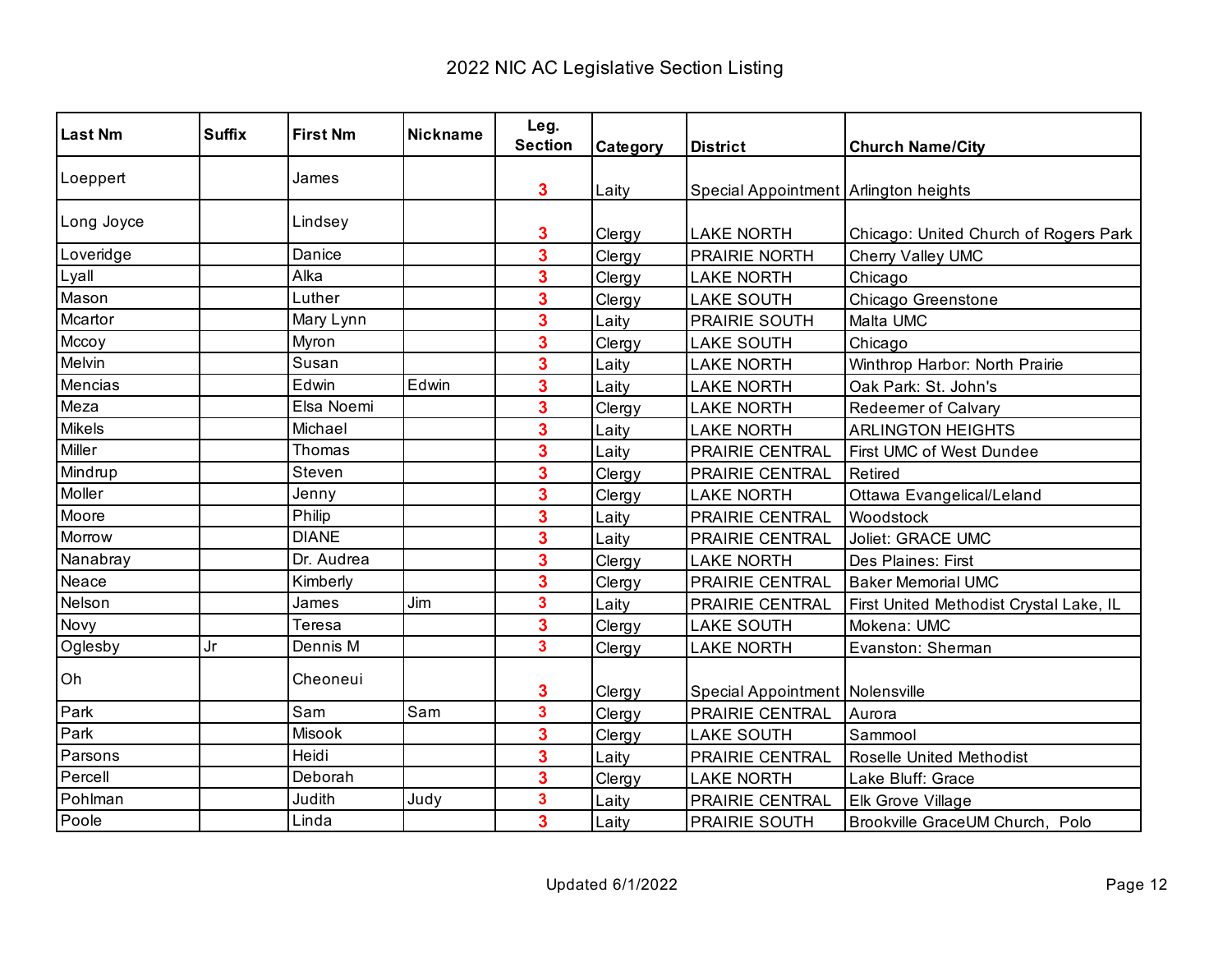| <b>Last Nm</b>          | <b>Suffix</b> | <b>First Nm</b> | Nickname    | Leg.                    |          |                        |                                                          |
|-------------------------|---------------|-----------------|-------------|-------------------------|----------|------------------------|----------------------------------------------------------|
|                         |               |                 |             | <b>Section</b>          | Category | <b>District</b>        | <b>Church Name/City</b>                                  |
| Powell-Bass             |               | Vickie          |             | 3                       | Laity    | <b>LAKE SOUTH</b>      | Chicago: Wesley UMC                                      |
| Power                   |               | Tennille        |             | $\overline{\mathbf{3}}$ | Clergy   | <b>LAKE SOUTH</b>      | <b>Hazel Crest Community</b>                             |
| Preston                 |               | James           |             | $\overline{\mathbf{3}}$ | Clergy   | <b>LAKE NORTH</b>      | Buffalo Grove: Kingswood UMC                             |
| Price                   |               | Patricia        |             | 3                       | Laity    | PRAIRIE CENTRAL        | First United Methodist Church of<br>Lombard              |
| Pries                   |               | Lynn            |             | $\overline{\mathbf{3}}$ | Clergy   | <b>PRAIRIE CENTRAL</b> | Community UMC                                            |
| Prince                  |               | Cynthia         |             | 3                       | Laity    | <b>LAKE SOUTH</b>      | Crete                                                    |
| Rainey                  |               | Virginia        |             | 3                       | Clergy   | PRAIRIE CENTRAL        | Lombard: First                                           |
| Rawlinson               |               | Mary            |             | 3                       | Clergy   | <b>LAKE NORTH</b>      | ABLC - Family Guidance Centers, Inc.                     |
| Reid                    |               | Adonna          |             | $\overline{\mathbf{3}}$ | Clergy   | <b>LAKE NORTH</b>      | Oak Park: First                                          |
| Risley                  |               | David           |             | 3                       | Laity    | PRAIRIE NORTH          | <b>Court Street UMC</b>                                  |
| Sagami                  |               | Donna           |             | 3                       | Laity    | <b>LAKE NORTH</b>      | Chicago: Ravenswood Fellowship UMC                       |
| Schiller                | Mr.           | Stephen         |             | 3                       | Laity    | PRAIRIE NORTH          | Fumc Harvard                                             |
| Shifflette              |               | Raleigh         |             | 3                       | Laity    | PRAIRIE SOUTH          | Mendota                                                  |
| Smick                   |               | Megan           |             | $\overline{\mathbf{3}}$ | Clergy   | <b>PRAIRIE SOUTH</b>   | Oregon UMC                                               |
| Steenwyk                |               | Marilyn         |             | 3                       | Laity    | PRAIRIE SOUTH          | Sandwich: United                                         |
| Stelter                 |               | Sharon          | Shary       | 3                       | Laity    | <b>PRAIRIE NORTH</b>   | Pecatonica UMC                                           |
| Stoner                  |               | Michael         | Mike        | $\overline{\mathbf{3}}$ | Clergy   | PRAIRIE CENTRAL        | Yorkville Trinity                                        |
| Stratton                |               | Marlene         |             | 3                       | Laity    | PRAIRIE CENTRAL        | Elmhurst: First                                          |
| Thorbjornsen-<br>Coates |               | Joy             |             | 3                       | Laity    | <b>LAKE NORTH</b>      | Chicago: Berry Memorial UMC                              |
| Uhl                     |               | Stephanie       |             | $\overline{\mathbf{3}}$ | Laity    | <b>LAKE SOUTH</b>      | Chicago: United Church of Hyde Park                      |
| Wagner                  |               | Richard         |             | 3                       | Clergy   | <b>LAKE SOUTH</b>      | Olympia Fields United Methodist Church                   |
| Walker                  |               | Rodney C.       |             | 3                       | Clergy   | <b>LAKE NORTH</b>      | St. Matthew                                              |
| Wang                    |               | Richard         | <b>Dick</b> | $\overline{\mathbf{3}}$ | Clergy   | PRAIRIE NORTH          | <b>Rockford: Court Street</b>                            |
| Ward                    |               | Tyler           |             | 3                       | Clergy   |                        | Special Appointment   General Board of Global Ministries |
| Ward                    |               | Franklin        |             | $\overline{\mathbf{3}}$ | Laity    | <b>LAKE NORTH</b>      | Neighborhood UMC- Maywood                                |
| Webster                 |               | Sharon          |             | 3                       | Laity    | PRAIRIE NORTH          | Scales Mound                                             |
| Whitely                 |               | Sydney          |             | $\overline{\mathbf{3}}$ | Laity    | PRAIRIE CENTRAL        | <b>Barrington UMC</b>                                    |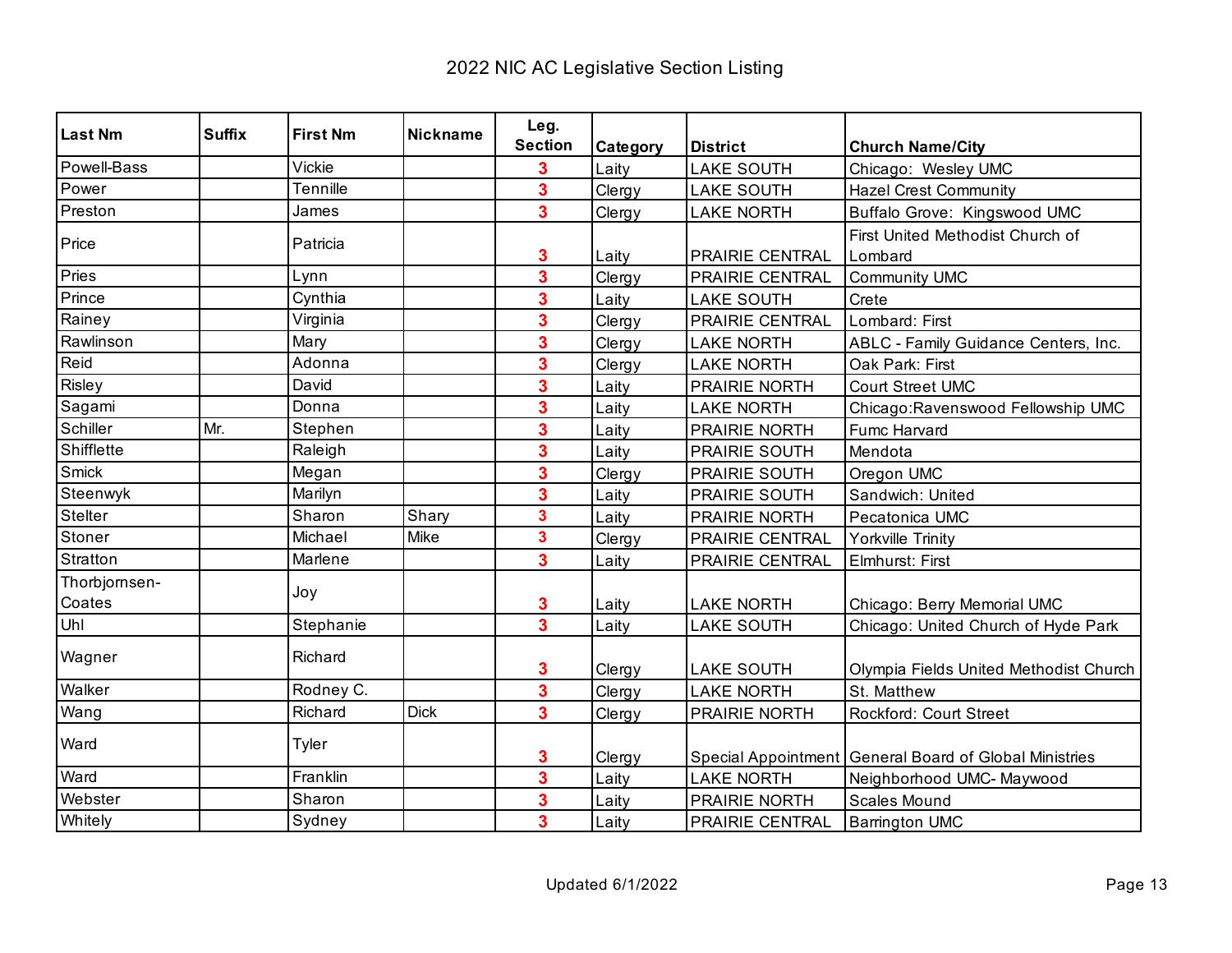| <b>Last Nm</b>      | <b>Suffix</b> | <b>First Nm</b> | <b>Nickname</b> | Leg.           |                   |                        |                                    |
|---------------------|---------------|-----------------|-----------------|----------------|-------------------|------------------------|------------------------------------|
|                     |               |                 |                 | <b>Section</b> | Category          | <b>District</b>        | <b>Church Name/City</b>            |
| Williams            |               | Eugene          |                 | 3              | Laity             | <b>LAKE SOUTH</b>      | Chicago South Shore                |
| Wilson              |               | John            |                 | 3              | Laity             | PRAIRIE NORTH          | Rockford: Christ                   |
| Witt                |               | Wendy           |                 | 3              | Clergy            | <b>PRAIRIE CENTRAL</b> | <b>First UMC West Dundee</b>       |
| Woosnam             |               | George          |                 | 3              | Clergy            | PRAIRIE NORTH          | <b>LANARK</b>                      |
| Yim                 |               | Dave            |                 | 3              | Clergy            | PRAIRIE NORTH          | Savanna: First                     |
| Yocum               | Sr            | Dennis          |                 | 3              | Laity             | <b>PRAIRIE SOUTH</b>   | <b>Ashton Reynolds</b>             |
| Yoon                |               | Charles         |                 | 3              | Clergy            | <b>LAKE SOUTH</b>      | Faith UMC: Downers Grove           |
| Alden               |               | Judith          |                 | 4              | Laity             | <b>LAKE SOUTH</b>      | Marengo United Methodist Church    |
| Allen-Stewart       |               | Patricia        |                 | 4              | Clergy            | PRAIRIE NORTH          | N/A                                |
| Asbury              |               | Douglas         |                 | 4              | Clergy            | N/A                    | Retired                            |
| Aves                |               | Kris            |                 | 4              | Laity             | PRAIRIE NORTH          | Faith UMC                          |
| <b>Bailey</b>       |               | Kathleen        |                 | 4              | Laity             | <b>LAKE SOUTH</b>      | Western Springs                    |
|                     |               | Grant           |                 |                |                   |                        | First United Methodist Church of   |
| <b>Bailey</b>       |               |                 | 4               | Laity          | <b>LAKE NORTH</b> | Evanston               |                                    |
| <b>Bailey-Green</b> |               | Joshua          | Josh            | 4              | Clergy            | PRAIRIE CENTRAL        | Batavia                            |
| <b>Binkerd</b>      |               | Karen           |                 | 4              | Laity             | <b>PRAIRIE CENTRAL</b> | <b>Wheaton: Gary Memorial</b>      |
| Blachford           |               | Eric            |                 | 4              | Clergy            | <b>PRAIRIE CENTRAL</b> | <b>Harvard First</b>               |
| Blade               |               | Nancy           |                 | 4              | Clergy            | PRAIRIE SOUTH          | Kaneville: Kaneville               |
| Brown               |               | <b>Becky</b>    |                 | 4              | Laity             | PRAIRIE SOUTH          | Sycamore                           |
| <b>Bruozas</b>      |               | Cheryl          |                 | 4              | Laity             | <b>LAKE SOUTH</b>      | New Lenox                          |
| <b>Byrne</b>        |               | <b>Brenda</b>   |                 | 4              | Clergy            | PRAIRIE NORTH          | Davis/Rock City and Durand         |
| Calhamer            |               | Tatiana         |                 | 4              | Laity             | PRAIRIE CENTRAL        | Elgin: Cornerstone                 |
| Campañano           |               | Digna           |                 | 4              | Clergy            | <b>LAKE SOUTH</b>      | <b>Western Springs:First</b>       |
| Chafin              |               | Lonnie          |                 | 4              | Laity             | <b>LAKE NORTH</b>      | Chicago: Urban Village Wicker Park |
| Christy             |               | Scort           |                 | 4              | Clergy            | <b>LAKE NORTH</b>      | <b>Emmanuel Evanston UM</b>        |
| Conterato           |               | Deborah         | Debbie          | 4              | Laity             | PRAIRIE CENTRAL        | St Charles: Baker Memorial         |
| Culpepper           |               | Calvin          |                 | 4              | Clergy            | PRAIRIE NORTH          | Court Street UMC                   |
| Dangerfield         |               | Deborah         |                 | 4              | Laity             | <b>LAKE SOUTH</b>      | CHICAGO: Maple Park UMC            |
| Dean                |               | Marc            |                 | 4              | Laity             | <b>LAKE SOUTH</b>      | Chicago: St. Mark                  |
| Dunn                |               | Carol           |                 | 4              | Laity             | PRAIRIE CENTRAL        | United Methodist Church of Antioch |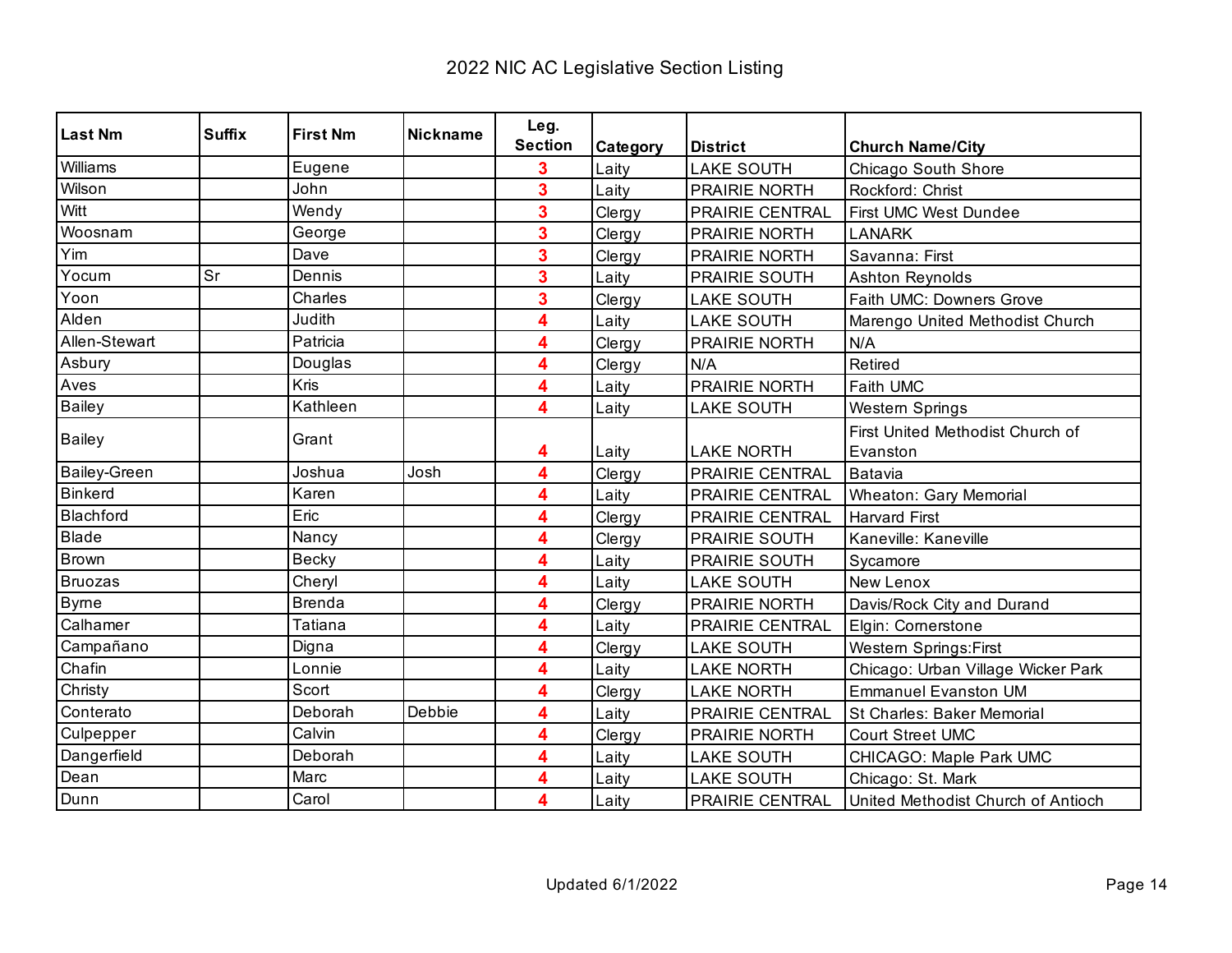| <b>Last Nm</b> | <b>Suffix</b> | <b>First Nm</b> | <b>Nickname</b> | Leg.           |          |                   |                                                      |
|----------------|---------------|-----------------|-----------------|----------------|----------|-------------------|------------------------------------------------------|
|                |               |                 |                 | <b>Section</b> | Category | <b>District</b>   | <b>Church Name/City</b>                              |
| Earley         |               | Melissa         |                 |                |          |                   | First United Methodist Church of                     |
|                |               |                 |                 | 4              | Clergy   | <b>LAKE NORTH</b> | Arlington Heights                                    |
| Eden           |               | Lee             |                 | 4              | Laity    | PRAIRIE NORTH     | Shannon: Bethel                                      |
| Edman          |               | Gwenn           |                 | 4              | Laity    | PRAIRIE CENTRAL   | Woodridge                                            |
| English        |               | <b>Brian</b>    |                 | 4              | Laity    | PRAIRIE CENTRAL   | Schaumburg: Our Saviour's                            |
| Erickson       |               | <b>Betty</b>    |                 | 4              | Laity    | PRAIRIE CENTRAL   | St. Charles: Baker Memorial                          |
| Figueredo      |               | Mary            |                 | 4              | Laity    | <b>LAKE NORTH</b> | North Shore UMC - Glencoe                            |
| Francis        |               | Jeanna          |                 | 4              | Laity    | PRAIRIE CENTRAL   | Crystal Lake: First Church                           |
| Fu             |               | James           | Jim             | 4              | Clergy   | PRAIRIE CENTRAL   | Elmhurst: Christ                                     |
| Gilbert        |               | <b>Brian</b>    |                 | 4              | Clergy   | PRAIRIE SOUTH     | PRAIRIE SOUTH                                        |
| Gilmore        |               | Mark            |                 | 4              | Clergy   | <b>LAKE SOUTH</b> | Tinley Park: Tinley Park UMC                         |
| Gire           |               | Dann            |                 | 4              | Laity    | PRAIRIE CENTRAL   | Schaumburg: Our Redeemer's                           |
| Gross          |               | Gregory         |                 | 4              | Clergy   |                   | Special Appointment   Chicago: Care for Real         |
| Gussman        |               | Christina       | Chris           | 4              | Laity    | PRAIRIE CENTRAL   | Oswego: Wellspring NFC                               |
| Hamilton       | III           | Robert          |                 | 4              | Clergy   | PRAIRIE CENTRAL   | Rochelle                                             |
| Han            |               | Sang            |                 | 4              | Clergy   | PRAIRIE CENTRAL   | Addison: Good Samaritan UMC                          |
| Hardin Hermann |               | Wendy           |                 | 4              | Clergy   | <b>LAKE NORTH</b> | Trinity United Methodist Church of<br>Mount Prospect |
| Hayes          |               | Randy           |                 | 4              | Laity    | PRAIRIE SOUTH     | <b>Conference Secretary</b>                          |
| Hecathorn      |               | Ann             |                 | 4              | Laity    | PRAIRIE SOUTH     | Earlville                                            |
| Herche         |               | Frank           |                 | 4              | Laity    | PRAIRIE SOUTH     | Albany                                               |
| Hobson         |               | Carole          |                 | 4              | Laity    | <b>LAKE SOUTH</b> | Chicago                                              |
| Houston        |               | Robert          |                 | 4              | Clergy   | <b>LAKE SOUTH</b> | Freedom UMC                                          |
| Hursh          |               | Ruth            |                 | 4              | Laity    | <b>LAKE SOUTH</b> | La Grange: First                                     |
| Ilseman        |               | Adrienne Ann    |                 | 4              | Clergy   | PRAIRIE CENTRAL   | Evanston: First Church                               |
| Jo             |               | Sun Hyung       |                 | 4              | Clergy   | <b>LAKE NORTH</b> | Jesus-Love Korean UMC                                |
| Johnicker      |               | Violet          |                 | 4              | Clergy   | PRAIRIE NORTH     | Rockford: Brooke Road United<br>Methodist Church     |
| Johnston       |               | Jill            |                 | 4              | Laity    | PRAIRIE CENTRAL   | Elgin: First                                         |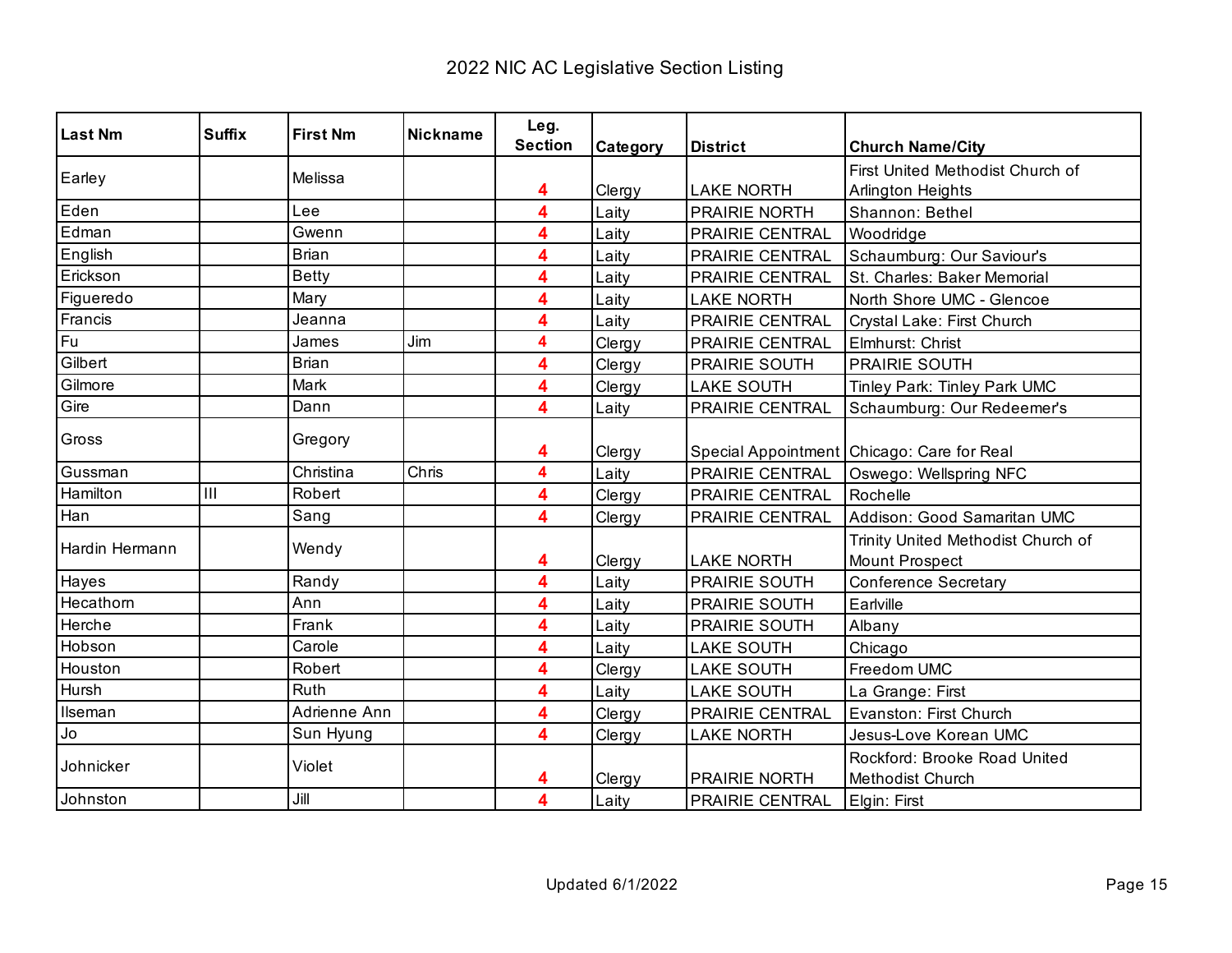| <b>Last Nm</b> | <b>Suffix</b> | <b>First Nm</b> | <b>Nickname</b> | Leg.           |          |                        |                                               |
|----------------|---------------|-----------------|-----------------|----------------|----------|------------------------|-----------------------------------------------|
|                |               |                 |                 | <b>Section</b> | Category | <b>District</b>        | <b>Church Name/City</b>                       |
| Kang           |               | Sun-Ah          |                 |                |          |                        | Chadwick: Hope, Fairhaven, Hickory            |
|                |               |                 |                 | 4              | Clergy   | <b>PRAIRIE NORTH</b>   | Grove                                         |
| Kardon         |               | Hannah          |                 | 4              | Clergy   | <b>LAKE NORTH</b>      | Chicago: Urban Village Wicker Park            |
| Kelsey-Powell  | Α.            | Keith           |                 | 4              | Clergy   | <b>PRAIRIE NORTH</b>   | Davis Junction                                |
| Kemp           |               | Cheryl          | Cheri           | 4              | Laity    | PRAIRIE SOUTH          | Franklin Grove                                |
| Knapp          |               | Richard         | <b>Dick</b>     | 4              | Laity    | PRAIRIE CENTRAL        | <b>Lombard First</b>                          |
| Koch           |               | Sharon          |                 | 4              | Laity    | PRAIRIE NORTH          | Freeport Faith UM Church                      |
| Kuecker        |               | Theodore        | Max             | 4              | Clergy   | <b>LAKE NORTH</b>      | Chicago: Epworth                              |
| Laboy          |               | Felicia         |                 | 4              | Clergy   | PRAIRIE CENTRAL        | Elgin: First                                  |
| Lafferty       |               | Teri            |                 | 4              | Clergy   | PRAIRIE CENTRAL        | Plainfield: Sharon                            |
| Lagos-Fonseca  |               | David           |                 | 4              | Clergy   | PRAIRIE CENTRAL        | Our Saviour's UMC, Schaumburg                 |
| Lawrence       |               | Jacquelin       | Jacquee         | 4              | Laity    | PRAIRIE CENTRAL        | Aurora: Bethany of Fox Valley                 |
| ∟ee            |               | Young Sun       |                 | 4              | Clergy   | <b>PRAIRIE SOUTH</b>   | Dixon First United Methodist Church           |
| Lee            |               | Paul H.         |                 | 4              | Clergy   | PRAIRIE SOUTH          | Sterling: Wesley                              |
| -ee            | Mrs           | Keumok          | Kay             | 4              | Laity    | <b>LAKE NORTH</b>      | Wheeling: First Korean UMC                    |
| -ee            |               | Hui             | Jennifer        | 4              | Laity    | <b>LAKE NORTH</b>      | Wheeling: First Korean                        |
| Litherland     |               | Trevor          |                 | 4              | Laity    | PRAIRIE CENTRAL        | Naperville: Wheatland Salem                   |
| Livingston     |               | Randolph        | Randy           | 4              | Laity    | <b>LAKE SOUTH</b>      | Chicago Greenstone                            |
| Machonis       | Jr.           | John            |                 | 4              | Laity    | <b>PRAIRIE CENTRAL</b> | Schaumburg                                    |
| Mann           |               | Michael         |                 | 4              | Clergy   | <b>PRAIRIE CENTRAL</b> | St. Andrew United Methodist Church            |
| Manzi          |               | Mark            |                 | 4              | Laity    | PRAIRIE NORTH          | Carol Stream: St.Andrew                       |
| Marasigan      | Dr.           | Ligaya          |                 | 4              | Laity    | <b>LAKE NORTH</b>      | Melrose Park: Cosmopolitan                    |
|                |               | Matthew         |                 |                |          |                        | <b>First United Methodist Church</b>          |
| Mariani        |               |                 |                 | 4              | Clergy   | PRAIRIE NORTH          | Hampshire                                     |
| Marino         |               | Cindy           |                 | 4              | Clergy   | PRAIRIE CENTRAL        | Naperville: Grace                             |
| Marousek       |               | Christine       |                 | 4              | Laity    | PRAIRIE CENTRAL        | Lombard: First                                |
| Mcbride        | Ms.           | Carolyn         |                 | 4              | Laity    | <b>LAKE SOUTH</b>      | Chicago                                       |
|                |               |                 |                 |                |          |                        | Winthrop Harbor UMC & Living Faith            |
| Mccarthy       |               | Dana            |                 | 4              | Laity    | <b>LAKE NORTH</b>      | <b>UMC</b>                                    |
| McDonald       |               | Colin           |                 |                |          |                        |                                               |
|                |               |                 |                 | 4              | Laity    | <b>LAKE NORTH</b>      | <b>First Church United Methodist Evanston</b> |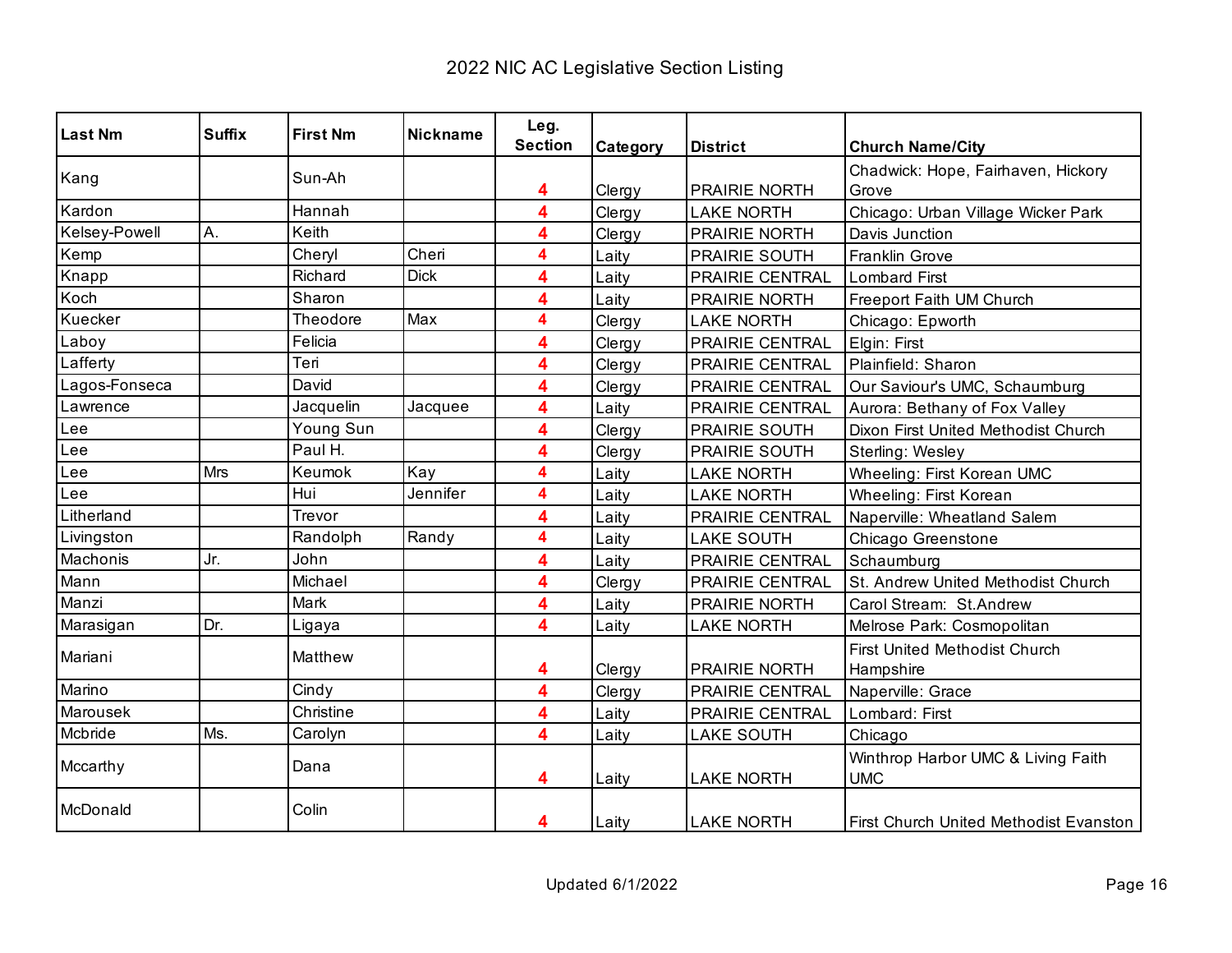| <b>Last Nm</b>  | <b>Suffix</b> | <b>First Nm</b> | <b>Nickname</b> | Leg.           |          |                        |                                              |
|-----------------|---------------|-----------------|-----------------|----------------|----------|------------------------|----------------------------------------------|
|                 |               |                 |                 | <b>Section</b> | Category | <b>District</b>        | <b>Church Name/City</b>                      |
| Mckay           |               | Catiana         |                 | 4              | Clergy   | PRAIRIE NORTH          | Galena UMC                                   |
| Mckune          |               | Kelly           |                 | 4              | Clergy   | PRAIRIE SOUTH          | Red Oak UMC                                  |
| Mede            |               | Deanna          | Dee             | 4              | Clergy   | <b>PRAIRIE NORTH</b>   | Rockford                                     |
| Melad           | Jr            | Victor          |                 | 4              | Clergy   | <b>LAKE NORTH</b>      | Chicago: Edison Park UMC                     |
| Message         |               | Dale            |                 | 4              | Laity    | <b>LAKE NORTH</b>      | Grayslake: United Protestant                 |
| <b>Metts</b>    |               | Sandra          | Sandy           | 4              | Laity    | <b>LAKE NORTH</b>      | Trinity Methodist Church of Wilmettte        |
| Meyers          |               | Paul            |                 | 4              | Clergy   | PRAIRIE NORTH          | Roscoe UMC                                   |
| Miller          | III           | Innis           |                 | 4              | Clergy   | <b>LAKE SOUTH</b>      | Chicago                                      |
| Morgan          |               | Barbara         |                 | 4              | Clergy   | <b>LAKE NORTH</b>      | Waukegan: First UMC                          |
| Morris          |               | <b>Brenda</b>   |                 | 4              | Clergy   | <b>PRAIRIE NORTH</b>   | Shannon-Bethel                               |
| Newby           |               | Karen           |                 | 4              | Laity    | PRAIRIE SOUTH          | <b>FUMC Princeton</b>                        |
| <b>Nieves</b>   |               | Miguel          |                 | 4              | Clergy   | <b>LAKE NORTH</b>      | <b>Beach Park</b>                            |
| Nott            |               | Gene            |                 | 4              | Laity    | <b>PRAIRIE NORTH</b>   | Dakota Rock Grove                            |
| <b>Ntim</b>     |               | Kwadwo          |                 | 4              | Clergy   | <b>LAKE NORTH</b>      | <b>Memorial UM</b>                           |
| Nystrom         |               | Linda           |                 | 4              | Laity    | PRAIRIE CENTRAL        | <b>VILLA PARK</b>                            |
| Oberwise Lacock |               | Michelle        |                 | 4              | Clergy   | <b>PRAIRIE SOUTH</b>   | N/A                                          |
| Oglesby         |               | Sylvia Jo       |                 | 4              | Laity    | <b>LAKE SOUTH</b>      | Chicago Ingleside Whitfield                  |
| Olds            |               | Diane           |                 | 4              | Laity    | PRAIRIE CENTRAL        | Mount Carroll UMC                            |
| Osikowicz       |               | Linda           |                 | 4              | Laity    | PRAIRIE CENTRAL        | Barrington: Barrington UMC                   |
| Parks           |               | Judy            |                 | 4              | Laity    | <b>PRAIRIE NORTH</b>   | Rockford: Brooke Road                        |
| Paul            |               | Lisl Heymans    | Lisl            | 4              | Clergy   | <b>LAKE NORTH</b>      | Evanston: First                              |
| Pickens         | ESQ           | Larry           |                 | 4              | Clergy   | <b>LAKE SOUTH</b>      | Crete UMC                                    |
| Pierce          |               | Jane            |                 | 4              | Laity    | PRAIRIE CENTRAL        | Bolingbrook                                  |
| Prunier-King    |               | Janice          |                 | 4              | Laity    | PRAIRIE CENTRAL        | Cary                                         |
| Rauch           |               | Russetta        |                 | 4              | Laity    | PRAIRIE CENTRAL        | Naperville: Wesley                           |
| Rawlinson       |               | Thomas          |                 | 4              | Clergy   | <b>LAKE NORTH</b>      | Chicago: St Matthew UMC                      |
| Renick          |               | Nancy           |                 | 4              | Laity    | <b>LAKE SOUTH</b>      | First UMC at Chicago Temple                  |
| Reniva          |               | Eric            |                 | 4              | Clergy   | PRAIRIE NORTH          | Rockford Beth Eden UMC                       |
| Riggs           |               | Linda           |                 | 4              | Laity    | <b>PRAIRIE CENTRAL</b> | Algonquin. Christ United Methodist<br>Church |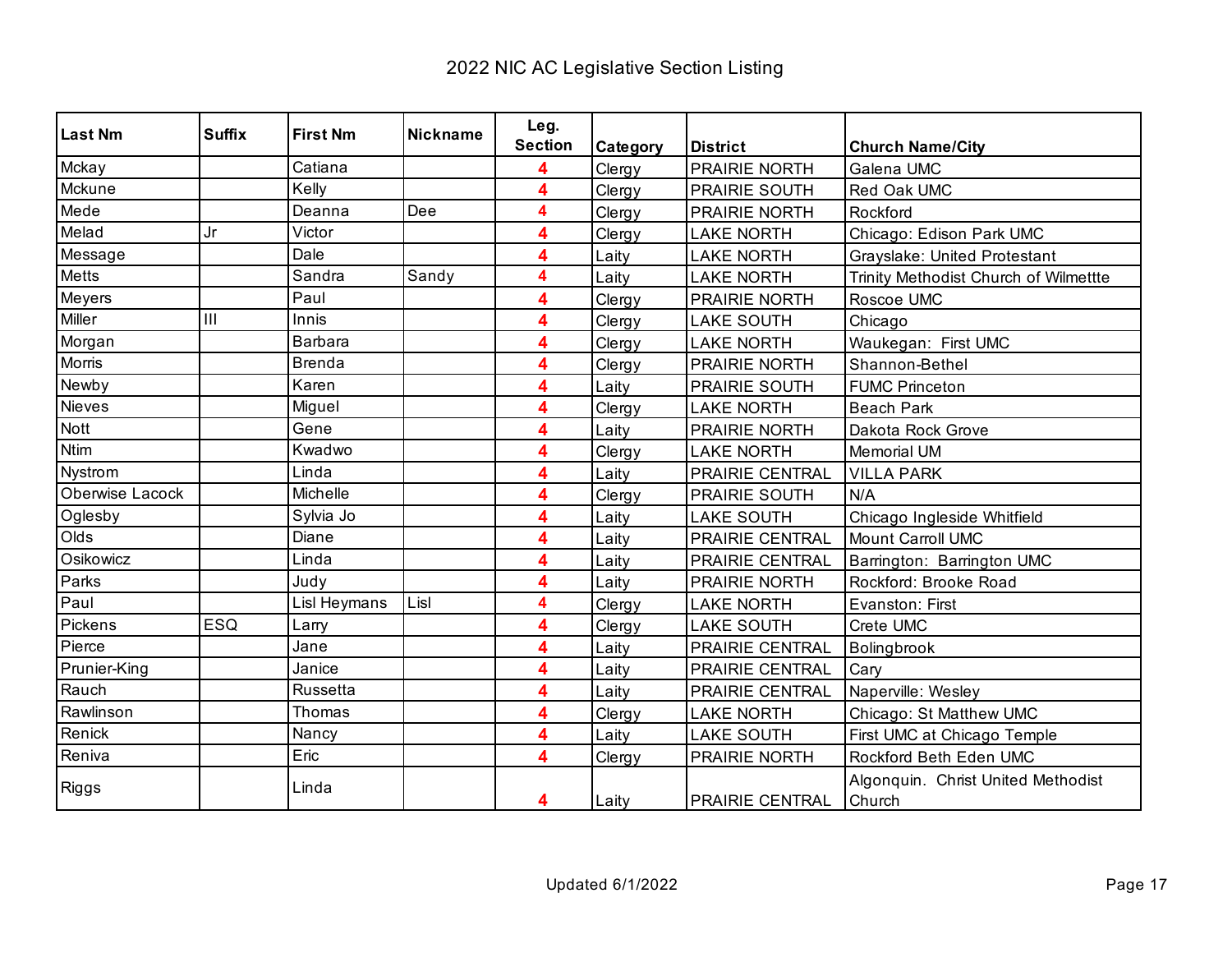| <b>Last Nm</b>        | <b>Suffix</b> | <b>First Nm</b> | <b>Nickname</b> | Leg.<br><b>Section</b> | Category | <b>District</b>        | <b>Church Name/City</b>                 |
|-----------------------|---------------|-----------------|-----------------|------------------------|----------|------------------------|-----------------------------------------|
| Ringstad-Gagliano     |               | Mary            |                 | 4                      | Laity    | <b>LAKE NORTH</b>      | Chicago: West Ridge UMC                 |
| Rudy                  |               | Martha          |                 | 4                      | Laity    | <b>LAKE NORTH</b>      | Evanston: First                         |
| Sanders               |               | Michelle        |                 | 4                      | Clergy   | <b>LAKE SOUTH</b>      | Chicago: Kelly Woodlawn                 |
| Scott                 |               | Tammy           |                 | 4                      | Clergy   | PRAIRIE SOUTH          | <b>Sugar Grove</b>                      |
| Showalter-<br>Swanson |               | Grant           |                 | 4                      | Clergy   | <b>LAKE NORTH</b>      | Chicago, IL: Urban Village Church       |
| Simmons               |               | Sharrann        | Sharrann        | 4                      | Laity    | <b>LAKE SOUTH</b>      | Hinsdale                                |
| Singh                 |               | Ashish          |                 | 4                      | Clergy   | <b>LAKE NORTH</b>      | United Methodist Church of Libertyville |
| Smith                 |               | <b>Brian</b>    |                 | 4                      | Clergy   | <b>LAKE NORTH</b>      | Wilmette: Trinity                       |
| Spooner               |               | Herbert         | Herb            | 4                      | Laity    | <b>LAKE NORTH</b>      | <b>UMC Libertyville</b>                 |
| <b>Steele</b>         |               | Sheryl          | Sherry          | 4                      | Clergy   | <b>PRAIRIE CENTRAL</b> | <b>Plainfield First</b>                 |
| <b>Stephens</b>       |               | Jennifer        |                 | 4                      | Clergy   | <b>LAKE NORTH</b>      | Chicago: Holy Covenant UMC              |
| Straight              |               | Charles         |                 | 4                      | Clergy   | <b>LAKE SOUTH</b>      | Dolton                                  |
| Tabb                  |               | Robyn           |                 | 4                      | Clergy   | <b>PRAIRIE CENTRAL</b> | Elk Grove Village: Prince of Peace      |
| Thorsen               |               | Carol           |                 | 4                      | Laity    | PRAIRIE CENTRAL        | Roselle United Methodist                |
| Trygstad              |               | Lynn            |                 | 4                      | Laity    | <b>PRAIRIE CENTRAL</b> | Naperville: Wesley                      |
| Turner                |               | William         | Jason           | 4                      | Clergy   | PRAIRIE CENTRAL        | Itasca: The Center                      |
| Vause                 |               | Christine       |                 | 4                      | Laity    | PRAIRIE SOUTH          | Minooka UMC                             |
| Vega                  |               | Luis            |                 | 4                      | Laity    | PRAIRIE CENTRAL        | Barrington: Barrington                  |
| Ward                  | Mr            | David           | Dave            | 4                      | Laity    | PRAIRIE NORTH          | Cherry Valley UMC                       |
| Winkler               |               | Christopher     | Chris           | 4                      | Clergy   | PRAIRIE CENTRAL        | Barrington United Methodist Church      |
| Young                 |               | Monetta         |                 | 4                      | Laity    | <b>PRAIRIE SOUTH</b>   | Ashton                                  |
| Zolk                  |               | Cynthia         |                 | 4                      | Clergy   | <b>LAKE SOUTH</b>      | LaGrange: First                         |
| Ahn                   |               | Kicheon         |                 | 5                      | Clergy   | PRAIRIE SOUTH          | Fenton                                  |
| Albrecht              |               | Harold          |                 | 5                      | Laity    | PRAIRIE SOUTH          | Walnut: Red Oak                         |
| Alton                 | Mr.           | Richard         |                 | 5                      | Laity    | <b>LAKE NORTH</b>      | Oak Park                                |
| Anderson              |               | Sharon          |                 | 5                      | Laity    | PRAIRIE CENTRAL        | Geneva UMC                              |
| Ashley                |               | Corey           |                 | 5                      | Clergy   | PRAIRIE CENTRAL        | Wellspring United Methodist Church      |
| <b>Babler</b>         |               | Thomas          |                 | 5                      | Clergy   | <b>LAKE SOUTH</b>      | <b>Downers Grove: First</b>             |
| <b>Baker</b>          |               | Jeanne          | Jeanni          | $5\phantom{a}$         | Laity    | PRAIRIE CENTRAL        | Oswego: Good Shepherd                   |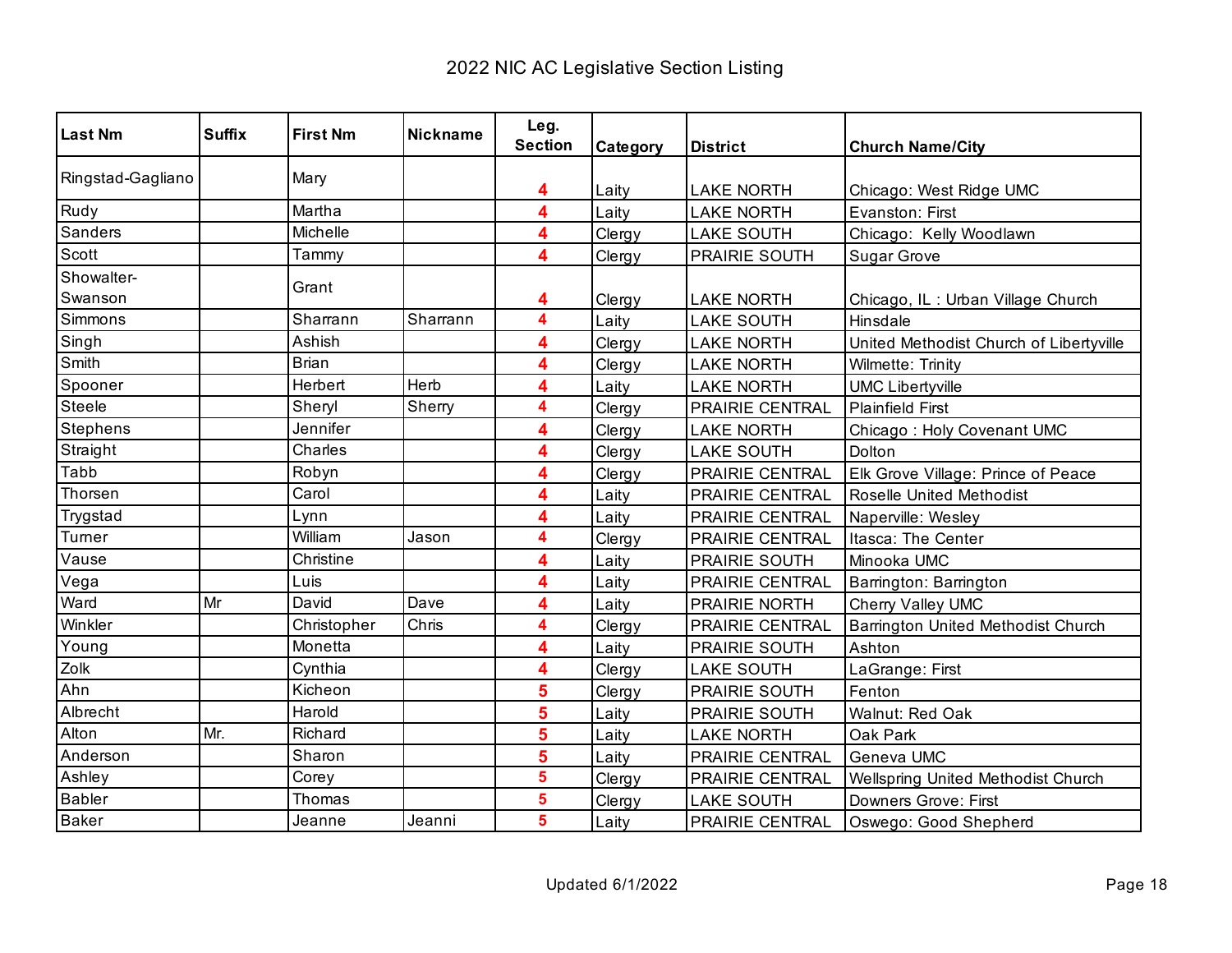| <b>Last Nm</b>  | <b>Suffix</b> | <b>First Nm</b> | <b>Nickname</b> | Leg.           |          |                      |                                                |
|-----------------|---------------|-----------------|-----------------|----------------|----------|----------------------|------------------------------------------------|
|                 |               |                 |                 | <b>Section</b> | Category | <b>District</b>      | <b>Church Name/City</b>                        |
| Bee             | Rev.          | Lori            |                 | 5              | Clergy   | PRAIRIE CENTRAL      | McHenry: Mount Hope                            |
| Bell            |               | Jim             |                 | 5              | Clergy   | <b>PRAIRIE NORTH</b> | <b>Belvidere: First</b>                        |
| Bell            |               | Thomas          |                 | 5              | Laity    | <b>LAKE SOUTH</b>    | Dolton                                         |
| Bell            |               | John            |                 | 5              | Clergy   | PRAIRIE CENTRAL      | Aurora: Wesley                                 |
| Belle           |               | Cynthia         |                 | 5              | Laity    | <b>LAKE NORTH</b>    | <b>River Forest</b>                            |
| Biegon          |               | Judy            | Judy            | 5              | Laity    | PRAIRIE NORTH        | Galena                                         |
| Biekman         |               | Robert          |                 | 5              | Clergy   | <b>LAKE NORTH</b>    | United Church of Rogers Park                   |
| <b>Blocker</b>  |               | Lisa            |                 | 5              | Laity    | <b>LAKE SOUTH</b>    | Mokena UMC                                     |
| Bonnell         |               | Karen           |                 | 5              | Laity    | PRAIRIE SOUTH        | Steward                                        |
| <b>Boryk</b>    |               | John            | John Alan       | 5              | Clergy   | <b>LAKE NORTH</b>    | Park Ridge                                     |
| <b>Brace</b>    |               | Jeffrey         |                 | 5              | Clergy   | PRAIRIE SOUTH        | Mendota                                        |
| <b>Brown</b>    |               | Norval          |                 | 5              | Clergy   | PRAIRIE CENTRAL      | Cary                                           |
| Brown           |               | <b>Bob</b>      |                 | 5              | Laity    | PRAIRIE SOUTH        | Sycamore                                       |
| <b>Brown</b>    |               | P. Devon        |                 | 5              | Clergy   | <b>LAKE SOUTH</b>    | Chicago: St. Mark                              |
| <b>Bruozas</b>  |               | Robert          | <b>Bob</b>      | 5              | Laity    | <b>LAKE SOUTH</b>    | New Lenox                                      |
| <b>Burkhart</b> |               | Robert          | <b>Bob</b>      | 5              | Clergy   | <b>LAKE NORTH</b>    | Retired clergy                                 |
| Campbell        |               | <b>Bonnie</b>   |                 | 5              | Clergy   | PRAIRIE CENTRAL      | Lombard: First                                 |
| Carlson         |               | Gwynne          |                 | 5              | Laity    | <b>LAKE NORTH</b>    | Redeemer of Calvary                            |
| Carr            |               | Jay             |                 | 5              | Clergy   | <b>LAKE NORTH</b>    | Libertyville                                   |
| Carroll         |               | Doug            |                 |                |          |                      | Pearl City UMC, McConnell UMC,                 |
|                 |               |                 |                 | 5              | Clergy   | PRAIRIE NORTH        | Stockton Wesley UMC                            |
| Choi            |               | Chan Ik         |                 | 5              | Clergy   | <b>LAKE SOUTH</b>    | Urban Village Church South Loop                |
| Choi            |               | Kihwan          |                 | 5              | Clergy   | PRAIRIE CENTRAL      | Naperville Korean                              |
| Christian       |               | Avani           |                 | 5              | Clergy   | PRAIRIE CENTRAL      | West Chicago                                   |
|                 |               | Jacques         |                 |                |          |                      | Chicago Southern District                      |
| Conway          |               |                 |                 | 5              | Clergy   | <b>LAKE SOUTH</b>    | Superintendent                                 |
| Cox             |               | Dana            |                 | 5              | Clergy   | PRAIRIE SOUTH        | Paw Paw                                        |
| Crawford        |               | Alice           |                 | 5              | Laity    | <b>LAKE NORTH</b>    | Park Ridge FUMC                                |
| Crihfield       |               | Philip          |                 | 5              | Laity    | <b>LAKE NORTH</b>    | <b>Evanston First</b>                          |
| Cross           |               | Harriette       |                 | 5              | Clergy   | <b>LAKE SOUTH</b>    | First United Methodist Church of<br>Wilmington |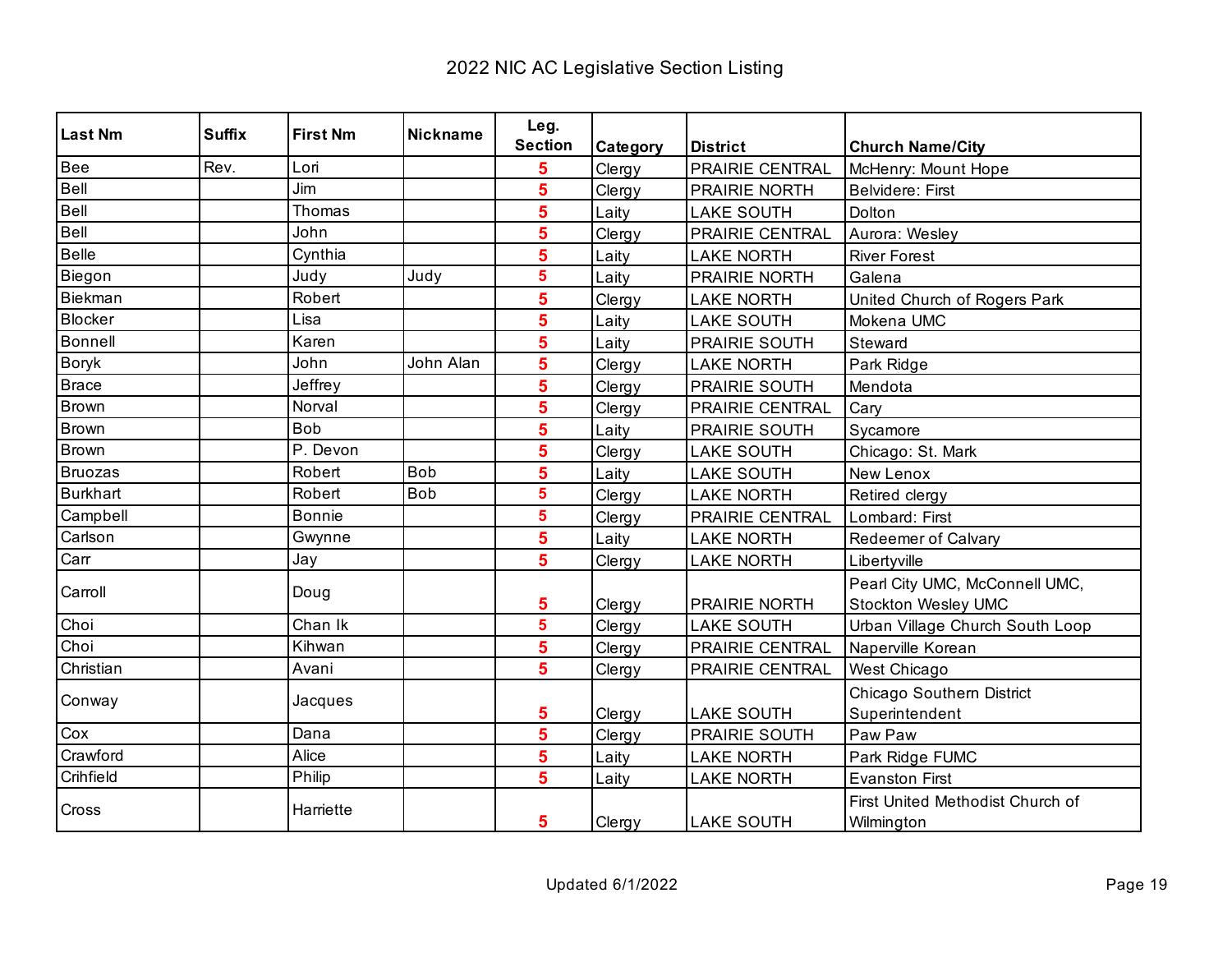| <b>Last Nm</b>  | <b>Suffix</b> | <b>First Nm</b> | <b>Nickname</b> | Leg.                    |                 |                        |                                         |
|-----------------|---------------|-----------------|-----------------|-------------------------|-----------------|------------------------|-----------------------------------------|
|                 |               |                 |                 | <b>Section</b>          | <b>Category</b> | <b>District</b>        | <b>Church Name/City</b>                 |
| Debaun          |               | Ronald          | Ron             | 5                       | Clergy          | PRAIRIE CENTRAL        | Hope Joliet                             |
| Dunfrund        |               | William         |                 | $\overline{\mathbf{5}}$ | Laity           | <b>PRAIRIE SOUTH</b>   | Mendota first United Methodist Church   |
| Farley          | Mrs           | Barb            |                 | 5                       | Laity           | PRAIRIE CENTRAL        | St. Andrew UMC                          |
| Faulkner        | Ms            | Rose            |                 | $\overline{\mathbf{5}}$ | Laity           | <b>LAKE SOUTH</b>      | St. Mark Chicago                        |
| Fleming         |               | Karen           |                 | 5                       | Laity           | PRAIRIE SOUTH          | Marseilles UMC                          |
| Gatz            |               | Elisa           |                 | 5                       | Laity           | PRAIRIE SOUTH          | Sterling: Wesley                        |
| Gbur            |               | <b>Barbara</b>  |                 | $\overline{\mathbf{5}}$ | Laity           | <b>LAKE SOUTH</b>      | Hazel Crest Community UM Church         |
| Greco           |               | Thomas          |                 | 5                       | Laity           | <b>LAKE NORTH</b>      | Malta                                   |
| Hadaway         |               | Victoria        |                 | 5                       | Clergy          | Other                  | <b>Central UMC</b>                      |
| Hamilton        |               | Meghan          | Meghan          | $\overline{\mathbf{5}}$ | Laity           | PRAIRIE CENTRAL        | Geneva                                  |
| <b>Harkness</b> |               | Mark            |                 | 5                       | Clergy          | <b>PRAIRIE NORTH</b>   | Cherry Valley UMC                       |
| Harrison        |               | Jean            |                 | $\overline{\mathbf{5}}$ | Laity           | <b>LAKE SOUTH</b>      | <b>Riverside UMC</b>                    |
| Hayag           |               | Rolland         | Rolland         | $\overline{\mathbf{5}}$ | Clergy          | <b>PRAIRIE NORTH</b>   | Shirland UMC                            |
| Hemandez        |               | Uziel           |                 |                         |                 |                        |                                         |
| Martinez        |               |                 |                 | 5                       | Clergy          | PRAIRIE NORTH          | Rockford: Centennial Multicultural UMC  |
| Holmes          |               | Sharon          |                 | $\overline{\mathbf{5}}$ | Laity           | PRAIRIE NORTH          | Kingston                                |
| Hong            |               | Jin-Ho          |                 | $5\phantom{1}$          | Clergy          | <b>LAKE NORTH</b>      | Prospect Heights: Central Korean        |
| Hwang           |               | Heesung         |                 |                         |                 |                        | First United Methodist Church of the    |
|                 |               |                 |                 | 5                       | Clergy          | <b>LAKE SOUTH</b>      | Chicago Temple                          |
| <b>I</b> ton    |               | Lennox          |                 | 5                       | Laity           | <b>LAKE SOUTH</b>      | Hinsdale: Hinsdale UMC                  |
| Johnson         |               | J Thomas        | Tom             | $5\phantom{a}$          | Laity           | <b>LAKE NORTH</b>      | <b>Glenview: Glenview</b>               |
| Johnson         |               | Joseph          | Joe             | $\overline{\mathbf{5}}$ | Clergy          | <b>PRAIRIE CENTRAL</b> | Elmhurst: First                         |
| Johnson         |               | <b>Brenda</b>   |                 | 5                       | Laity           | <b>LAKE SOUTH</b>      | Chicago                                 |
| Johnson         |               | Cheryl          |                 | 5                       | Laity           | <b>PRAIRIE CENTRAL</b> | Geneva                                  |
| Jones           |               | Leonard         |                 | 5                       | Laity           | PRAIRIE CENTRAL        | Bolingbrook: Friendship                 |
| Jones Clanton   |               | Florance        |                 | 5                       | Laity           | <b>LAKE SOUTH</b>      | Alsip: Christ                           |
| Joyner          |               | <b>Nicholas</b> |                 | 5                       | Clergy          | <b>LAKE NORTH</b>      | Olivet United Methodist Church          |
| Kim             |               | Kwangtae        |                 | 5                       | Clergy          | <b>LAKE NORTH</b>      | First Korean UMC in Wheeling            |
| Kim             |               | Sung-Eun        |                 | 5                       | Clergy          | PRAIRIE NORTH          | Forreston/ Leaf River                   |
| Kim             |               | Yoon Ki         |                 | 5                       | Clergy          | <b>PRAIRIE CENTRAL</b> | Korean UMC of South Suburban<br>Chicago |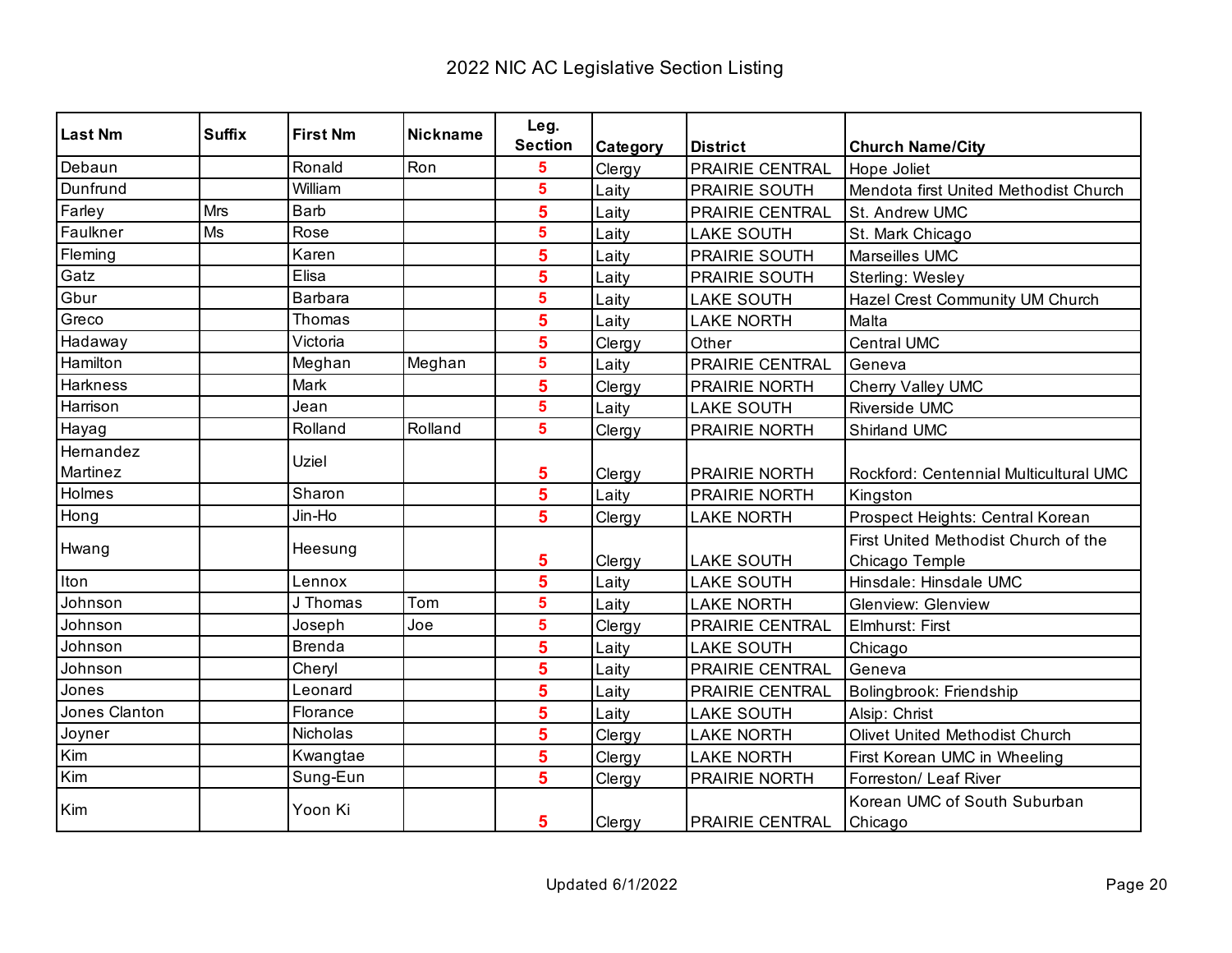| <b>Last Nm</b> | <b>Suffix</b> | <b>First Nm</b> | <b>Nickname</b> | Leg.           |          |                                       |                                           |
|----------------|---------------|-----------------|-----------------|----------------|----------|---------------------------------------|-------------------------------------------|
|                |               |                 |                 | <b>Section</b> | Category | <b>District</b>                       | <b>Church Name/City</b>                   |
| Kim            |               | <b>Theddeus</b> |                 | 5              | Clergy   | PRAIRIE CENTRAL                       | Salem Korean UMC                          |
| Kim            |               | Soyoung         |                 | 5              | Clergy   | PRAIRIE CENTRAL                       | Salem UMC                                 |
| King           | Sr.           | Claude          |                 | 5              | Clergy   | <b>LAKE SOUTH</b>                     | Downers Grove First UMC                   |
| Knight         |               | Kelli           |                 | 5              | Clergy   | Special Appointment Holy Covenant UMC |                                           |
| Lamoreux       |               | John            |                 | 5              | Laity    | PRAIRIE NORTH                         | <b>LANARK</b>                             |
| Lebaron        |               | <b>Brian</b>    |                 | 5              | Clergy   | PRAIRIE SOUTH                         | Polo: Faith                               |
| Lee            |               | Alex            |                 | 5              | Clergy   | PRAIRIE NORTH                         | <b>Harvard First</b>                      |
| Lee            | Rev           | Rosa Y.         |                 | 5              | Clergy   | PRAIRIE SOUTH                         | Dixon: Grace UMC                          |
| Lee            |               | Esther          |                 | 5              | Clergy   | <b>LAKE NORTH</b>                     | Deerfield: Christ                         |
| Lucas          |               | Antoinette      | Toni            | 5              | Laity    | PRAIRIE SOUTH                         | <b>Albany United Methodist</b>            |
| Lukasick       |               | Carolyn         |                 | 5              | Clergy   | PRAIRIE NORTH                         | Rockton                                   |
| Magrini        |               | Cheri           |                 | 5              | Clergy   | <b>LAKE SOUTH</b>                     | Chicago: Chicago Temple                   |
| Mason          |               | Janet           |                 | 5              | Laity    | <b>LAKE NORTH</b>                     | LIBERTYVILLE                              |
| Mccallister    |               | Lorraine        |                 | 5              | Laity    | PRAIRIE SOUTH                         | <b>First United Methodist</b>             |
| Mccoy          |               | Jon             |                 | 5              | Clergy   | Other                                 | Christ UMC                                |
| Mcleod         | D.Min., JD    | Aaron           |                 | 5              | Clergy   | <b>LAKE SOUTH</b>                     | Chicago: Gorham                           |
| Meyers         |               | Mark            |                 | 5              | Clergy   | <b>LAKE SOUTH</b>                     | New Lenox                                 |
| Mitchell       |               | Timothy         |                 | 5              | Clergy   | PRAIRIE SOUTH                         | Dixon                                     |
| Moe            |               | Jean            |                 | 5              | Laity    | PRAIRIE SOUTH                         | Sterling: Wesley                          |
| Montgomery     |               | D. Josiah       | <b>DJ</b>       | 5              | Clergy   | <b>LAKE SOUTH</b>                     | East Side Church-Chicago                  |
| Mowry          |               | Keck            |                 | 5              | Clergy   | <b>LAKE NORTH</b>                     | First United Methodist Church             |
| Moy            | Ms.           | Elaine          |                 | 5              | Laity    | <b>LAKE NORTH</b>                     | Evanston: First                           |
| Ostwald        |               | Leah            |                 | 5              | Laity    | <b>LAKE SOUTH</b>                     | Hinsdale                                  |
| Paisley        |               | Katherine       |                 | 5              | Clergy   | PRAIRIE SOUTH                         | Rochelle UMC                              |
| Park           |               | Kwan-Woo        |                 | 5              | Clergy   | <b>LAKE NORTH</b>                     | Mundelein                                 |
| Park           |               | Young-Mee       |                 | 5              | Clergy   | <b>LAKE SOUTH</b>                     | Hinsdale                                  |
| Parrish        |               | Diane           |                 | 5              | Laity    | PRAIRIE NORTH                         | First United methodist church of kirkland |
| Peddicord      |               | Marcia          |                 | 5              | Clergy   | PRAIRIE SOUTH                         | Malden UMC                                |
| Pepper         |               | Lucas           | Luke            | 5              | Clergy   | PRAIRIE CENTRAL                       | First UMC of West Dundee                  |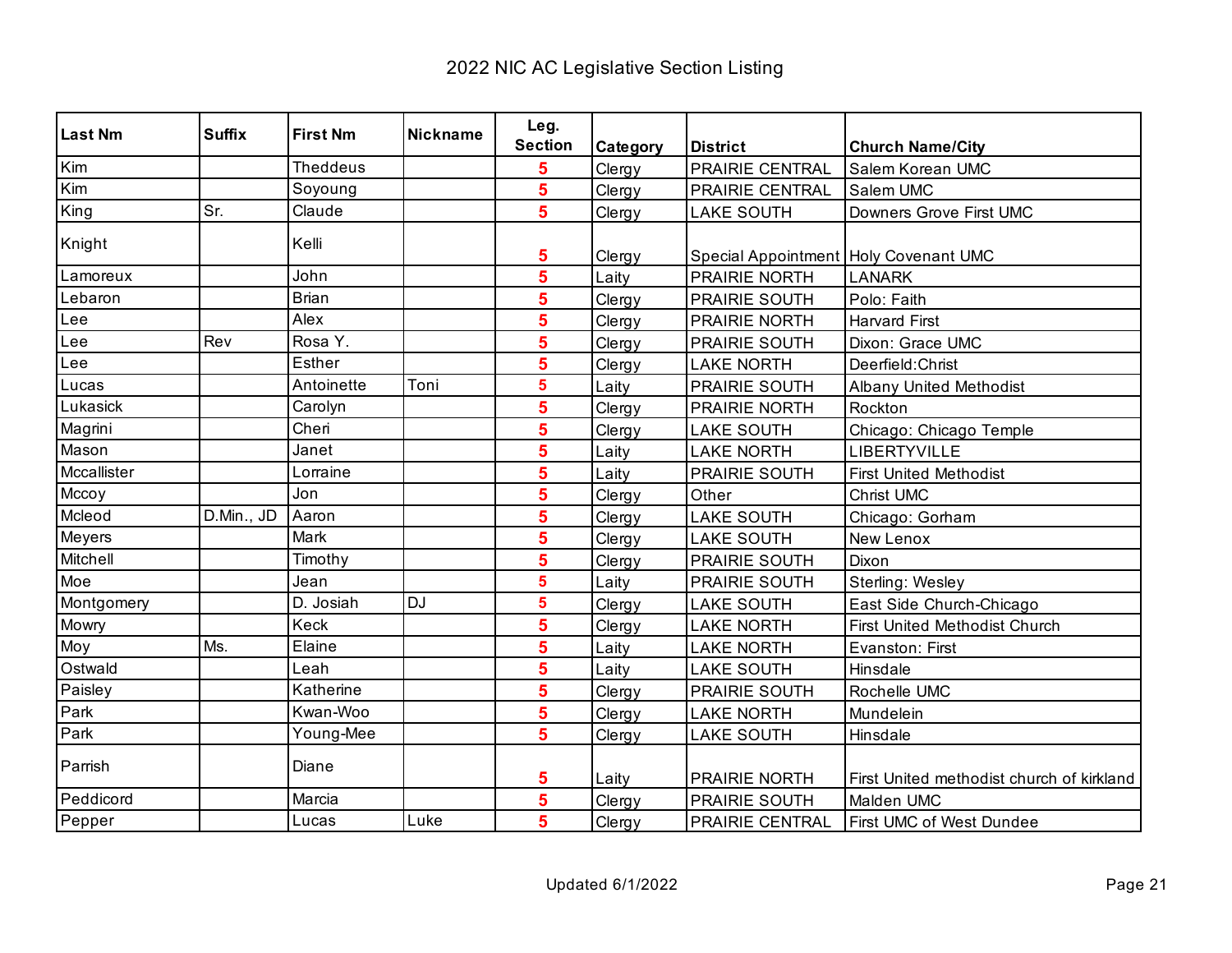| <b>Last Nm</b>          | <b>Suffix</b> | <b>First Nm</b> | <b>Nickname</b> | Leg.           |          |                      |                                                 |
|-------------------------|---------------|-----------------|-----------------|----------------|----------|----------------------|-------------------------------------------------|
|                         |               |                 |                 | <b>Section</b> | Category | <b>District</b>      | <b>Church Name/City</b>                         |
| Pirtle                  |               | Pamela          |                 | 5              | Clergy   | <b>LAKE SOUTH</b>    | Flossmoor                                       |
| Plock                   |               | Donald          |                 | 5              | Clergy   | PRAIRIE NORTH        | German Valley/Winnebago UMC                     |
| Poust                   |               | David           |                 | 5              | Clergy   | PRAIRIE SOUTH        | <b>Walnut UMC</b>                               |
| Price                   |               | David           |                 | 5              | Clergy   | <b>LAKE SOUTH</b>    | Lansing: First                                  |
| Pritchard               |               | Robert          | <b>Bob</b>      | 5              | Laity    | PRAIRIE SOUTH        | Hinkley: First                                  |
| Ray                     |               | P Joanne        | Joanne          | 5              | Laity    | PRAIRIE CENTRAL      | <b>Grace United Methodist Church</b>            |
| Rutherford              |               | Libby           |                 | 5              | Clergy   | PRAIRIE NORTH        | Apple River                                     |
| Scott                   |               | Martha          |                 | 5              | Clergy   | <b>LAKE NORTH</b>    | Euclid Avenue UMC                               |
| Shires                  |               | Dawn            |                 | 5              | Laity    | <b>LAKE SOUTH</b>    | <b>Tinley Park UMC</b>                          |
| Siefken                 |               | <b>Russell</b>  |                 | 5              | Laity    | PRAIRIE SOUTH        | <b>Rock Falls United Methodist</b>              |
| Siegel                  |               | Ji Eun "Mori"   |                 | 5              | Clergy   | <b>LAKE NORTH</b>    | Ravenswood Fellowship UMC                       |
| Simmons                 |               | James           | Jim             | 5              | Laity    | <b>LAKE SOUTH</b>    | Orland Park: Faith UMC                          |
| Smith                   |               | Sandra          |                 | 5              | Clergy   | PRAIRIE SOUTH        | Earlville/Triumph                               |
| Stanford                |               | Leslie          |                 | 5              | Clergy   | PRAIRIE NORTH        | Rockford - Christ the Carpenter                 |
| Steele                  |               | Tedd            |                 | 5              | Clergy   | PRAIRIE SOUTH        | Yorkville: Trinity                              |
| Swinson                 | Dr            | Daniel          |                 | 5              | Clergy   | PRAIRIE SOUTH        | Sycamore UMC                                    |
| Thompson                |               | Megan           |                 | 5              | Clergy   | <b>PRAIRIE SOUTH</b> | Seneca & Marseilles                             |
| Tobola                  |               | Megan           |                 | 5              | Clergy   | PRAIRIE CENTRAL      | Naperville: Wesley UMC                          |
| V. Hides                |               | Christine       |                 | 5              | Clergy   | <b>LAKE NORTH</b>    | ABLC - Park Ridge: First                        |
| Van Dorn                |               | Ted             |                 | 5              | Laity    | PRAIRIE CENTRAL      | Naperville: Wheatland Salem Church              |
| Van Haften              |               | Daniel          |                 | 5              | Laity    | PRAIRIE CENTRAL      | Batavia United Methodist Church                 |
| Vanstone                |               | William         | Bill            | 5              | Laity    | PRAIRIE SOUTH        | Rochelle: Rochelle UMC                          |
| Vehmeier                |               | Dawn            |                 | 5              | Laity    | <b>PRAIRIE NORTH</b> | <b>FREEPORT: FAITH</b>                          |
| Weber                   |               | Jenny           |                 | 5              | Clergy   | PRAIRIE NORTH        | Kirkland: First                                 |
| Wellman                 |               | Kathy           |                 | 5              | Clergy   | PRAIRIE CENTRAL      | Naperville: Wesley                              |
| Wheeler                 |               | <b>Ron</b>      |                 | 5              | Laity    | <b>PRAIRIE SOUTH</b> | Sugar Grove UMC                                 |
| Wilson                  |               | Janette C.      |                 | 5              | Clergy   | <b>LAKE SOUTH</b>    | Chicago: Maple Park UMC                         |
| <b>Wilson Underwood</b> |               | Laura           |                 | 5              | Clergy   | <b>LAKE NORTH</b>    | Morris                                          |
| Woo                     |               | Chanje          | CJ              | 5              | Clergy   | <b>LAKE NORTH</b>    | Arlington Heights: Church of the<br>Incarnation |